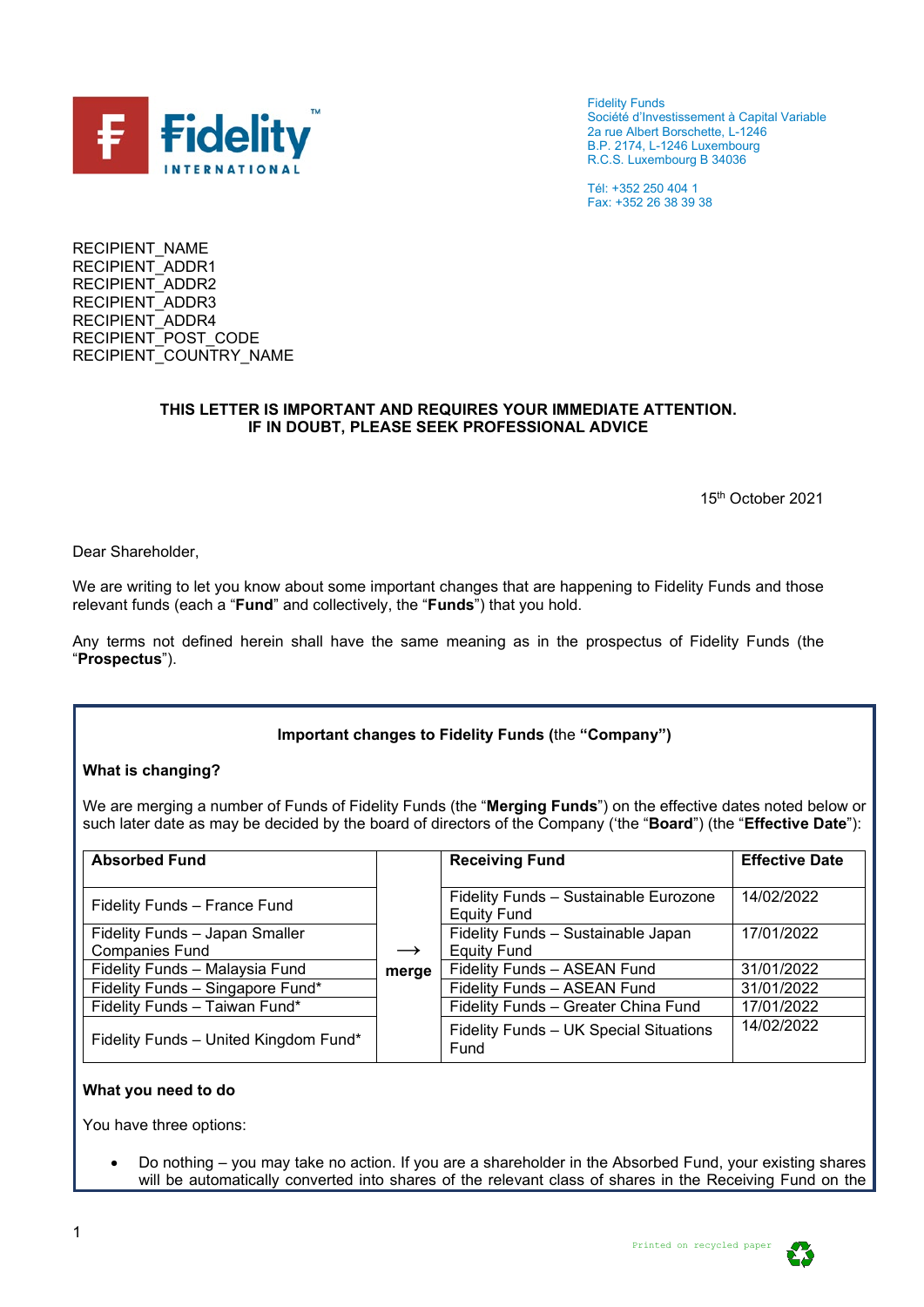Effective Date. If you are a shareholder in the Receiving Fund you may take no action in which case your existing investment will be unchanged;

- Switch your shares to another fund available to you within the Company; or
- Redeem your shares

Please refer to section 1 for further details.

#### *Absorbed and corresponding Receiving Classes of Shares Table*

| <b>Merger</b>                                                                                                        |                         | <b>Absorbed Fund</b><br><b>Classes of shares</b> |              |                         | <b>Receiving Fund</b><br><b>Classes of shares</b> | <b>Effective</b><br><b>Date</b> |  |
|----------------------------------------------------------------------------------------------------------------------|-------------------------|--------------------------------------------------|--------------|-------------------------|---------------------------------------------------|---------------------------------|--|
|                                                                                                                      | A-ACC-EUR               | LU0261948060                                     |              | A-ACC-EUR               | LU0238202427                                      |                                 |  |
| <b>Fidelity Funds - France</b><br><b>Fund into Fidelity Funds</b>                                                    | A-EUR                   | LU0048579410                                     |              | A-EUR                   | LU2219351876                                      |                                 |  |
| - Sustainable Eurozone<br><b>Equity Fund</b>                                                                         | I-ACC-EUR**             | LU1420312057                                     | <b>MERGE</b> | I-ACC-EUR**             | LU2084129654                                      | 14/02/2022                      |  |
|                                                                                                                      | Y-ACC-EUR               | LU0318940185                                     |              | Y-ACC-EUR               | LU0318939419                                      |                                 |  |
|                                                                                                                      | A-ACC-EUR               | LU1048684440                                     |              | A-ACC-EUR               | LU0251130042                                      |                                 |  |
| <b>Fidelity Funds - Japan</b>                                                                                        | A-ACC-USD<br>(hedged)** | LU0997587166                                     |              | A-ACC-USD<br>(hedged)** | LU0997586945                                      |                                 |  |
| <b>Smaller Companies</b><br><b>Fund into Fidelity Funds</b>                                                          | A-JPY                   | LU0048587603                                     |              | A-JPY                   | LU0048585144                                      | 17/01/2022                      |  |
| - Sustainable Japan<br><b>Equity Fund</b>                                                                            | I-USD**                 | LU1777189470                                     | <b>MERGE</b> | I-USD**                 | LU2219352171                                      |                                 |  |
|                                                                                                                      | Y-ACC-JPY               | LU0370789306                                     |              | Y-ACC-JPY               | LU0318940771                                      |                                 |  |
| <b>Fidelity Funds-</b><br><b>Malaysia Fund into</b>                                                                  | A-USD                   | LU0048587868                                     |              | A-USD                   | LU0048573645                                      |                                 |  |
| <b>Fidelity Funds - ASEAN</b><br>Fund                                                                                | Y-ACC-USD               | LU0346391757                                     | <b>MERGE</b> | Y-ACC-USD               | LU0346390510                                      | 31/01/2022                      |  |
|                                                                                                                      | A-SGD**                 | LU0287143431                                     |              | A-SGD**                 | LU0251143029                                      |                                 |  |
|                                                                                                                      | A-USD**                 | LU0048588163                                     |              | A-USD                   | LU0048573645                                      |                                 |  |
| <b>Fidelity Funds-</b><br>Singapore Fund* into                                                                       | Y-ACC-SGD**             | LU1046422686                                     |              | Y-ACC-SGD**             | LU2219351959                                      |                                 |  |
| <b>Fidelity Funds - ASEAN</b><br><b>Fund</b>                                                                         | Y-ACC-USD**             | LU0346391914                                     |              | Y-ACC-USD               | LU0346390510                                      | 31/01/2022                      |  |
|                                                                                                                      | Y-SGD**                 | LU1284735484                                     | <b>MERGE</b> | Y-SGD**                 | LU2219352098                                      |                                 |  |
|                                                                                                                      | Y-USD**                 | LU1284736292                                     |              | Y-USD                   | LU0936575439                                      |                                 |  |
| <b>Fidelity Funds - Taiwan</b><br>Fund* into Fidelity                                                                | A-USD**                 | LU0075458603                                     |              | A-USD                   | LU0048580855                                      |                                 |  |
| <b>Funds - Greater China</b><br><b>Fund</b>                                                                          | Y-ACC-USD**             | LU0346392052                                     | <b>MERGE</b> | Y-ACC-USD               | LU0346391161                                      | 17/01/2022                      |  |
| <b>Fidelity Funds - United</b><br>Kingdom Fund* into<br><b>Fidelity Funds - UK</b><br><b>Special Situations Fund</b> | A-ACC-EUR**             | LU1048714023                                     |              | A-ACC-EUR               | LU2050860480                                      |                                 |  |
|                                                                                                                      | A-GBP**                 | LU0048621717                                     | <b>MERGE</b> | A-GBP                   | LU2219351520                                      | 14/02/2022                      |  |
|                                                                                                                      | Y-ACC-GBP               | LU0346393373                                     |              | Y-ACC-GBP**             | LU2219351793                                      |                                 |  |

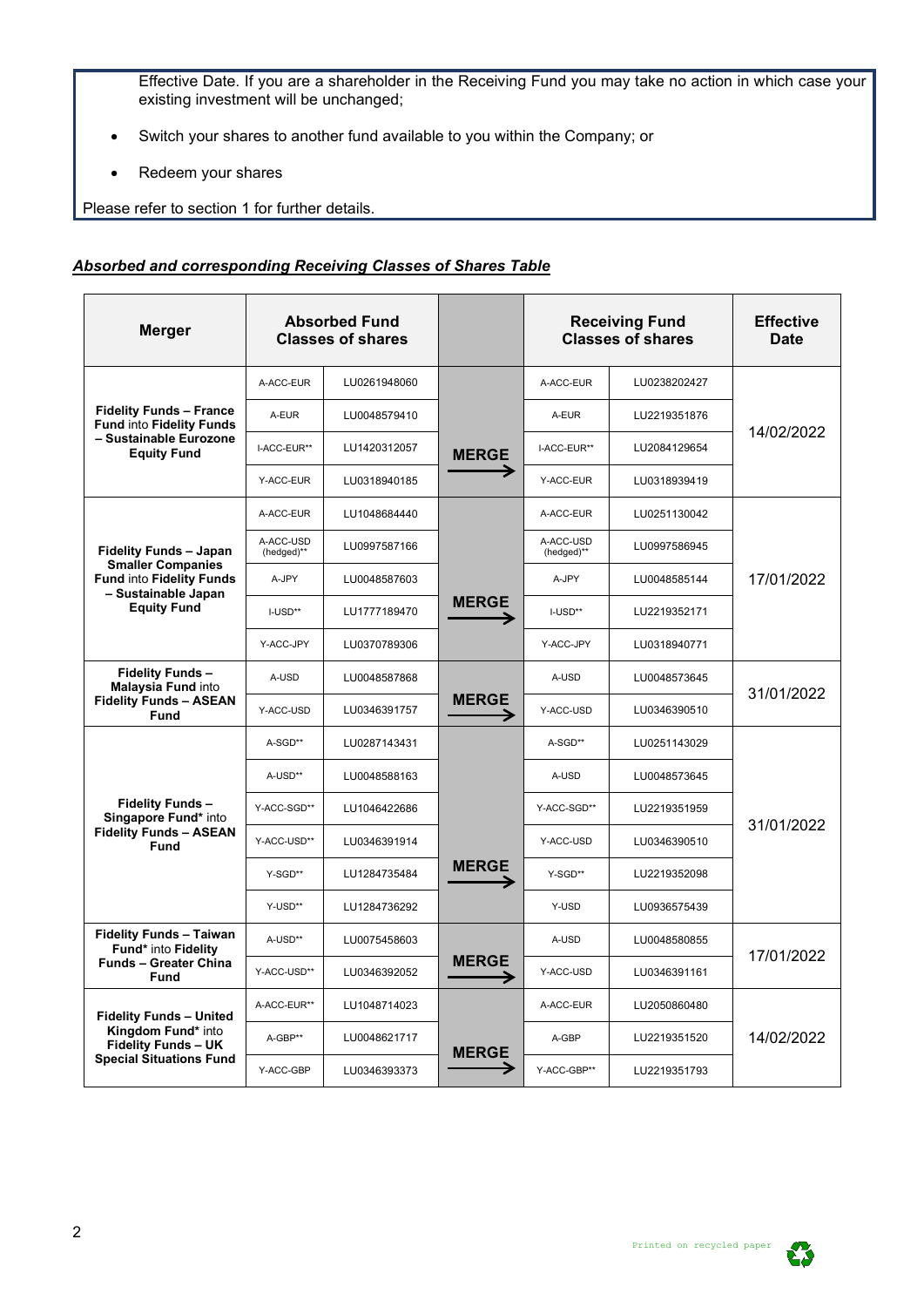#### **Important Information**

The Board has decided to proceed with the merger by absorption of a number of Funds within the Company into other Funds of the Company, as further listed above (each transaction being referred to hereinafter as a "**Merger**"), in accordance with article 1(20)(a) of the law of 17 December 2010 on undertakings for collective investment, article 22 of the articles of incorporation of the Company (the "**Articles**") and with the terms set out in the Prospectus.

These changes are part of a programme to ensure the Fidelity Funds range remains focused on the needs of our clients and aims to help clients achieve their goals. This programme is increasing the number of income solutions, sustainability products, absolute and total return products and investment themes while focusing the broader range on clear objectives in key market segments. These changes aim to make Fidelity Funds range more effective for clients and represent a significant investment to improve our offering.

The Mergers will be binding on all the shareholders of the Merging Funds who have not exercised their right to request the redemption or switch of their shares, as set out below.

The Mergers have been approved by the Commission de Surveillance du Secteur Financier (the "**CSSF**").

This notice describes the implications of the contemplated Mergers.

|                                                                           | <b>Merger</b>                                                                                             | <b>Absorbed Fund</b>                                                                    | <b>Receiving Fund</b> | <b>Merging Funds</b>                                                                 |                                        |  |  |
|---------------------------------------------------------------------------|-----------------------------------------------------------------------------------------------------------|-----------------------------------------------------------------------------------------|-----------------------|--------------------------------------------------------------------------------------|----------------------------------------|--|--|
| <b>Absorbed Fund</b>                                                      | <b>Receiving Fund</b>                                                                                     | <b>Cut-Off Date for</b><br>subscription,<br>redemption/<br>switch (see Point<br>1 below |                       | Date of the<br>NAV used for<br><b>Exchange</b><br><b>Ratio</b><br><b>Calculation</b> | <b>Effective Date</b><br>of the Merger |  |  |
| Fidelity Funds -<br><b>France Fund</b>                                    | <b>Funds</b><br><b>Fidelity</b><br>Sustainable<br>Equity<br>Eurozone<br>Fund                              | 04/02/2022                                                                              | 11/02/2022            | 11/02/2022                                                                           | 14/02/2022                             |  |  |
| <b>Fidelity</b><br>Funds $-$<br>Smaller<br>Japan<br><b>Companies Fund</b> | <b>Funds</b><br><b>Fidelity</b><br>$\overline{\phantom{0}}$<br>Sustainable<br>Japan<br><b>Equity Fund</b> | 07/01/2022                                                                              | 14/01/2022            | 14/01/2022                                                                           | 17/01/2022                             |  |  |
| Fidelity Funds -<br>Malaysia Fund                                         | <b>Fidelity</b><br><b>Funds</b><br><b>ASEAN Fund</b>                                                      | 21/01/2022                                                                              | 28/01/2022            | 28/01/2022                                                                           | 31/01/2022                             |  |  |
| Fidelity Funds -<br>Singapore Fund*                                       | <b>Funds</b><br>Fidelity<br>$\overline{\phantom{0}}$<br><b>ASEAN Fund</b>                                 | 21/01/2022                                                                              | 28/01/2022            | 28/01/2022                                                                           | 31/01/2022                             |  |  |
| Fidelity Funds -<br>Taiwan Fund*                                          | <b>Fidelity</b><br><b>Funds</b><br>$\overline{\phantom{0}}$<br><b>Greater China Fund</b>                  | 07/01/2022                                                                              | 14/01/2022            | 14/01/2022                                                                           | 17/01/2022                             |  |  |
| Funds $-$<br>Fidelity<br>United<br>Kingdom<br>Fund <sup>*</sup>           | Fidelity Funds $-$ UK<br>Special<br><b>Situations</b><br>Fund                                             | 04/02/2022                                                                              | 11/02/2022            | 11/02/2022                                                                           | 14/02/2022                             |  |  |

#### **1. Key timing aspects related to the Mergers**

In order to implement the procedures required for the implementation of each Merger in an orderly and timely manner, the Board has decided that:

- 1. Shareholders of the Absorbed Fund are entitled to subscribe, redeem or switch in/out their shares until five (5) working days prior to the Effective Date. Redemptions and switches out will be free of redemption/switch fee until the Cut-Off Date, as indicated above. Any subscriptions or switches into the Absorbed Fund will incur the usual charges; and
- 2. Shareholders of the Receiving Fund are entitled to redeem or switch their shares out of the Receiving Fund without redemption or switch fee until the Cut-Off Date, indicated above. Thereafter the usual redemption or switch fees will apply. Any subscriptions or switches into the Receiving Fund will incur the usual charges.

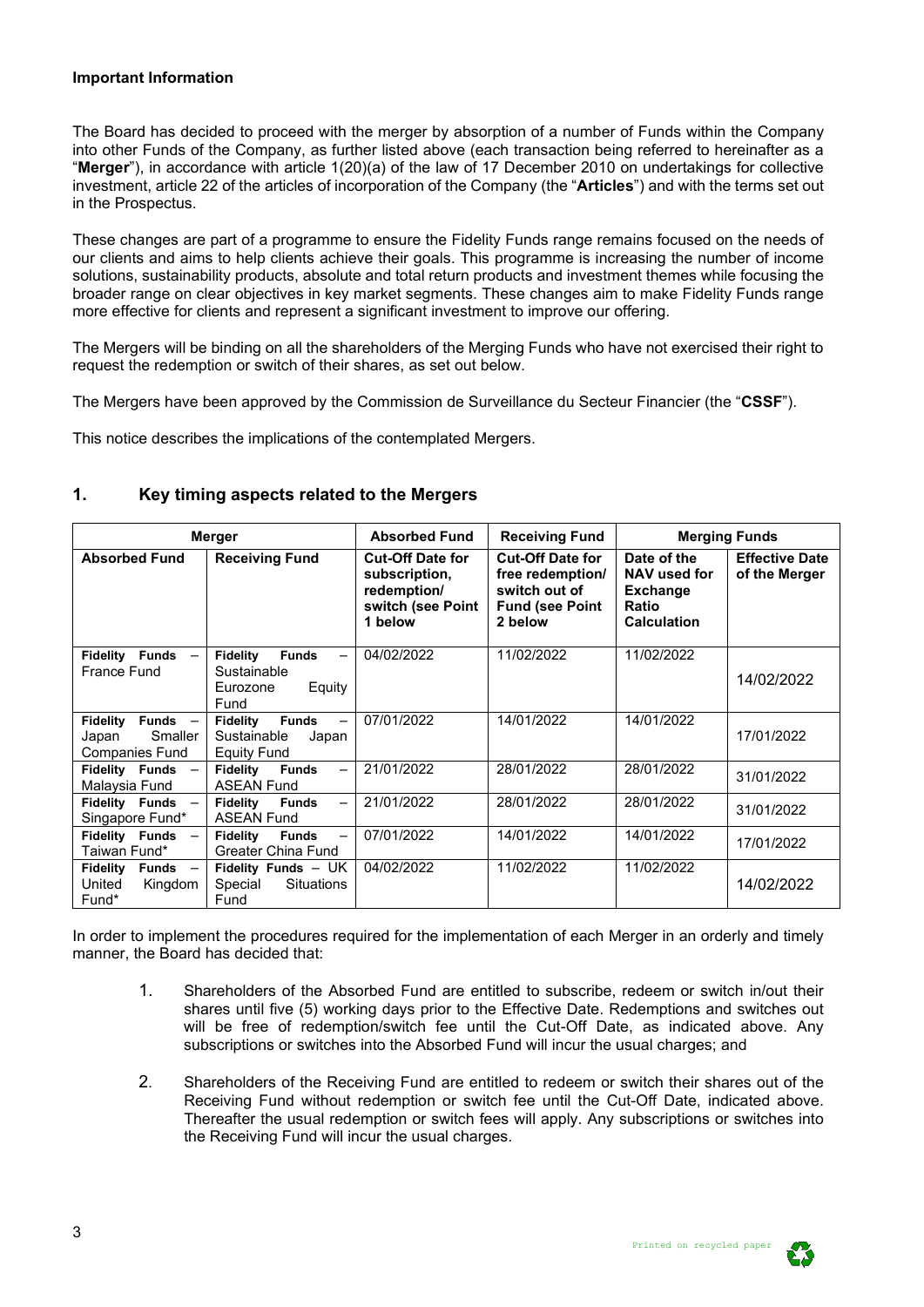#### **2. Impact of the Mergers on shareholders of the Absorbed Funds**

Shareholders of the Absorbed **Funds who do not agree with the relevant Merger have the right to request the redemption or, where possible, the switch of their shares at the applicable net asset value, free of redemption and switch fee until the Cut-Off Date set-out in section 1.**

Upon implementation of each Merger, shareholders of each Absorbed Fund will become shareholders of the corresponding Receiving Fund, as further detailed above. Each Absorbed Fund shall be dissolved without liquidation on the relevant Effective Date. Shareholders should note that there are differences between the characteristics of the Merging Funds.

Upon the Effective Date, shareholders of each Absorbed Fund may receive shares in the Receiving Fund with characteristics differing from those of the shares they currently hold in the Absorbed Fund, as further detailed in the Appendix at the end of this letter.

With respect to all Mergers, shareholders of the Absorbed Fund will acquire the same rights as shareholders of the Receiving Fund from the relevant Effective Date and will thus participate in any increase in the net asset value of the Receiving Fund going forward.

No subscription fee will be levied within the Absorbed Fund as a result of the Merger.

#### *2.1 Portfolio Rebalancing*

To facilitate the Merger, the portfolio of each Absorbed Fund will be rebalanced where possible ahead of the Merger. As a result, it is intended that the portfolio of each Absorbed Fund will be aligned with the investment objective of the Receiving Fund prior to the relevant Effective Date.

In this context, Shareholders should note that the portfolio of each Absorbed Fund may not be exposed to the strategy of the Absorbed Fund set out in Section 1.4 'Investment Policies and Objectives' of the Prospectus prior to the Effective Date.

#### *2.2 Dealing Cut-Off of the Absorbed Fund*

In order to implement the procedures required for the implementation of the Mergers in an orderly and timely manner, the Board has decided that for each Merger, subscriptions, redemptions and switches in/out of shares of the Absorbed Fund will no longer be accepted or processed for a period of five (5) working days before the relevant Effective Date. Shareholders of the Absorbed Fund may deal in their newly issued Shares in the Receiving Fund from the open of business on the Effective Date.

#### *2.3 Exchange Ratio*

For each Merger, as of their Effective Date, Shareholders of the Absorbed Fund will automatically be issued, in exchange for their shares in the relevant Absorbed Fund(s), a number of shares of the relevant class of shares of the Receiving Fund(s) (as outlined in the table below) equivalent to:

*the number of shares held in the class of shares of the Absorbed Fund multiplied by the relevant exchange ratio which shall be calculated for each class of shares.*

The exchange ratio will be calculated by dividing the net asset value per share of the relevant class of shares of the Absorbed Fund by the net asset value per share of the relevant class of shares of the Receiving Fund as at the last working day immediately preceding the Effective Date as set out in section 1 above.

For the purpose of calculating the relevant share exchange ratios, the rules laid down in the Articles and the Prospectus for the calculation of the net asset value will apply to determine the value of the assets and liabilities of the Merging Funds.

Since the reference currency of the merging classes of shares of the Absorbed Fund and the Receiving Fund is the same, no exchange rate will need to be applied in order to calculate the number of shares of the Receiving Fund to be issued on their relevant Effective Date in exchange for such existing shares of the Absorbed Fund.

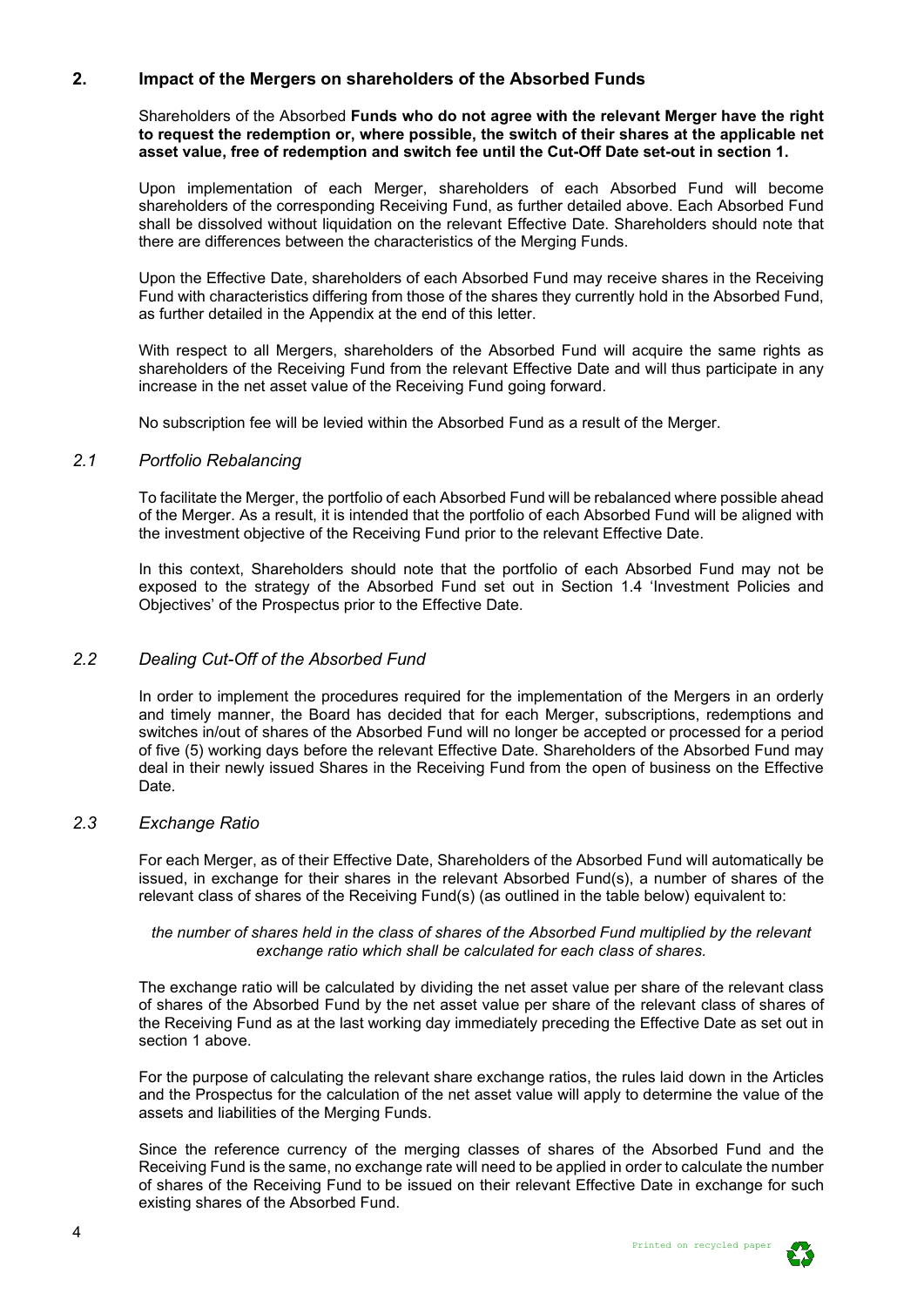#### *2.4 Confirmation of Number of Receiving Fund Shares following the Mergers*

With respect to all Mergers, shareholders in the Absorbed Fund will either receive a notification confirming the number of shares of the corresponding class of shares of the Receiving Fund they will be holding after the Merger, or they can check these details on their next Statement & Valuation or via their online Fidelity Account.

#### **3. Impact of the Merger on shareholders of the Receiving Funds**

Shareholders of the Receiving Funds who do not agree with the relevant Merger have the right to request the redemption or, where possible, the switch of their shares at the applicable net asset value, free of redemption/switch fee until the Cut-Off Date set-out in the table in section 1.

Subscriptions for, or switches into/out, and redemptions of, shares of each Receiving Fund will not be suspended.

Upon implementation of the Mergers, shareholders in each Receiving Fund will continue to hold the same shares in the relevant Receiving Fund as before and there will be no change in the rights attached to such shares. The implementation of the Merger will not affect the fee structure of the Receiving Fund.

Each Merger will not have any impact on the investment policy of the relevant Receiving Fund.

Refer to the Appendix at the end of this letter for further information.

#### **4. Comparison of the key features of the Merging Funds**

The Merging Funds are Funds of the same entity and therefore will benefit from equivalent investor protections and rights.

Shareholders should note that there are some differences between the characteristics of the Merging Funds. For further details please refer to the Appendix at the end of this letter.

Shareholders of the Absorbed Fund are also invited to carefully read the sample KIID of the Receiving Fund, attached hereto as part of the Appendix, before taking any decision in relation to the Merger.

For further details on distribution policy, fees and expenses, subscription, redemption and switch of shares, minimum investment and subsequent investment, and holding requirements of the Absorbed Fund and the Receiving Fund please see the Prospectus.

#### **5. Costs of the Merger**

FIL Fund Management Limited, the Investment Manager of the Company will bear the legal, advisory, audit and administrative costs and expenses associated with the preparation and completion of the Mergers.

## **6. Taxation**

The Mergers may impact your tax situation. Shareholders of the Merging Funds are advised to consult their own professional advisers as to the tax implications of the Merger under the laws of the countries of their nationality, residence, domicile or incorporation.

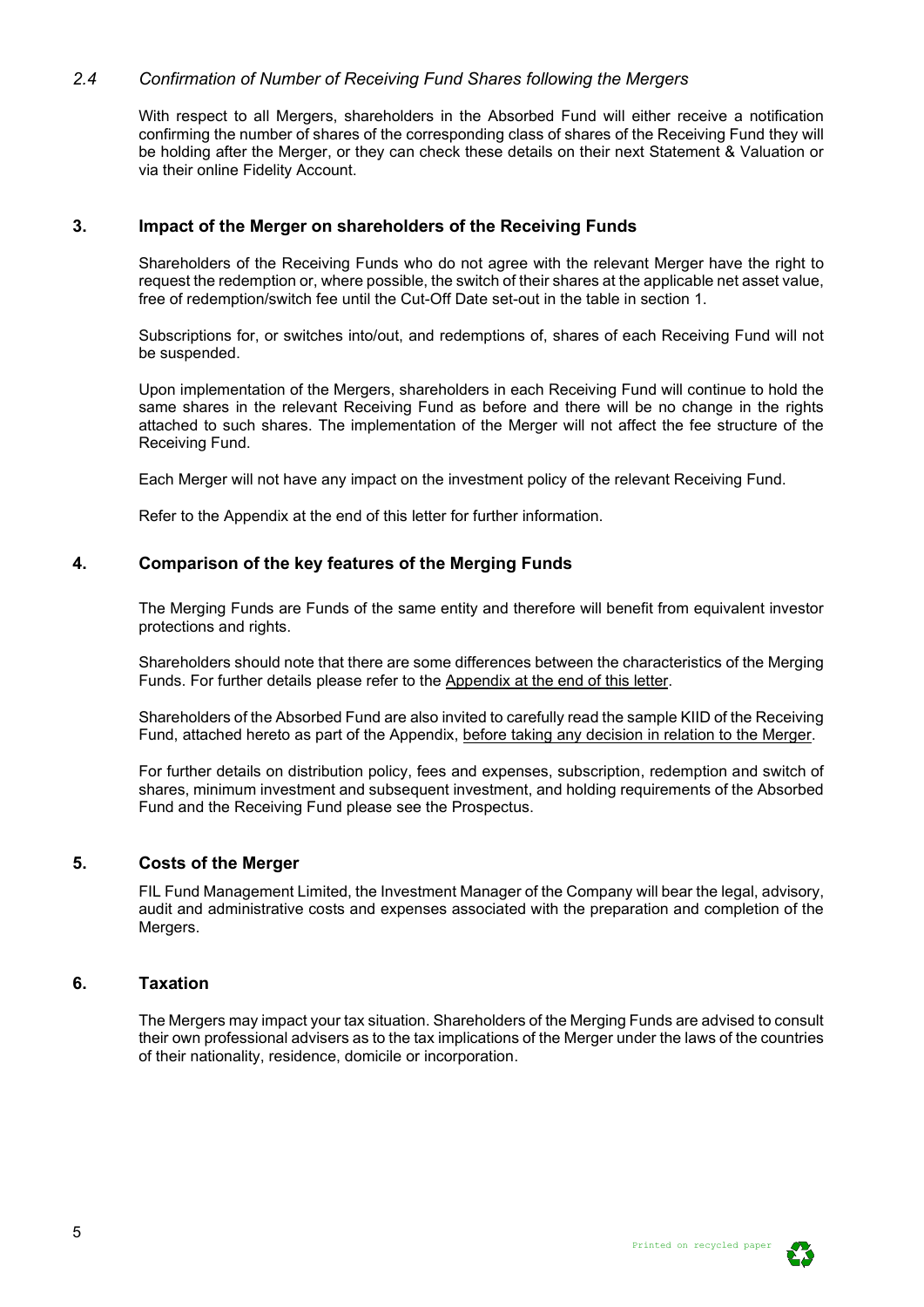# **7. Additional information**

#### *7.1 Merger reports*

The Board will entrust Deloitte Audit S.à r.l, the authorised auditor of the Company (the "**Auditor**") in respect of the Merger. The Auditor will prepare reports on each Merger which shall include a validation of the following items:

- 1) the criteria adopted for valuation of the assets and/or liabilities for the purposes of calculating the exchange ratios;
- 2) the calculation method for determining the exchange ratios; and
- 3) the final exchange ratios.

A copy of the report of the Auditor will be made available upon request and free of charge to the shareholders of the Merging Funds and to the CSSF.

#### *7.2 Additional documents available*

The following documents are available to the shareholders of the Merging Funds at the registered office of the Company on request and free of charge as from 15 October 2021:

- the terms of the merger drawn-up by the Board of Directors containing detailed information on the Merger, including the calculation method of the share exchange ratios (the "**Terms of the Merger**");
- a statement by the depositary bank of the Company confirming that they have verified compliance of the Terms of the Merger with the terms of the law of 17 December 2010 on undertakings for collective investment and the Articles;
- the Prospectus; and
- the KIIDs of the Merging Funds. The Board of Directors draws the attention of the shareholders of the Absorbed Fund to the importance of reading the KIIDs of the Receiving Fund before making any decision in relation to the Merger.

\*\*\*

Shareholders may request to receive further information in relation to the Merger(s). Please contact the registered office of the Company if you have questions regarding this matter.

The Mergers will be reflected in the next Prospectus update which will be available, free of charge, at the registered office of the Company.

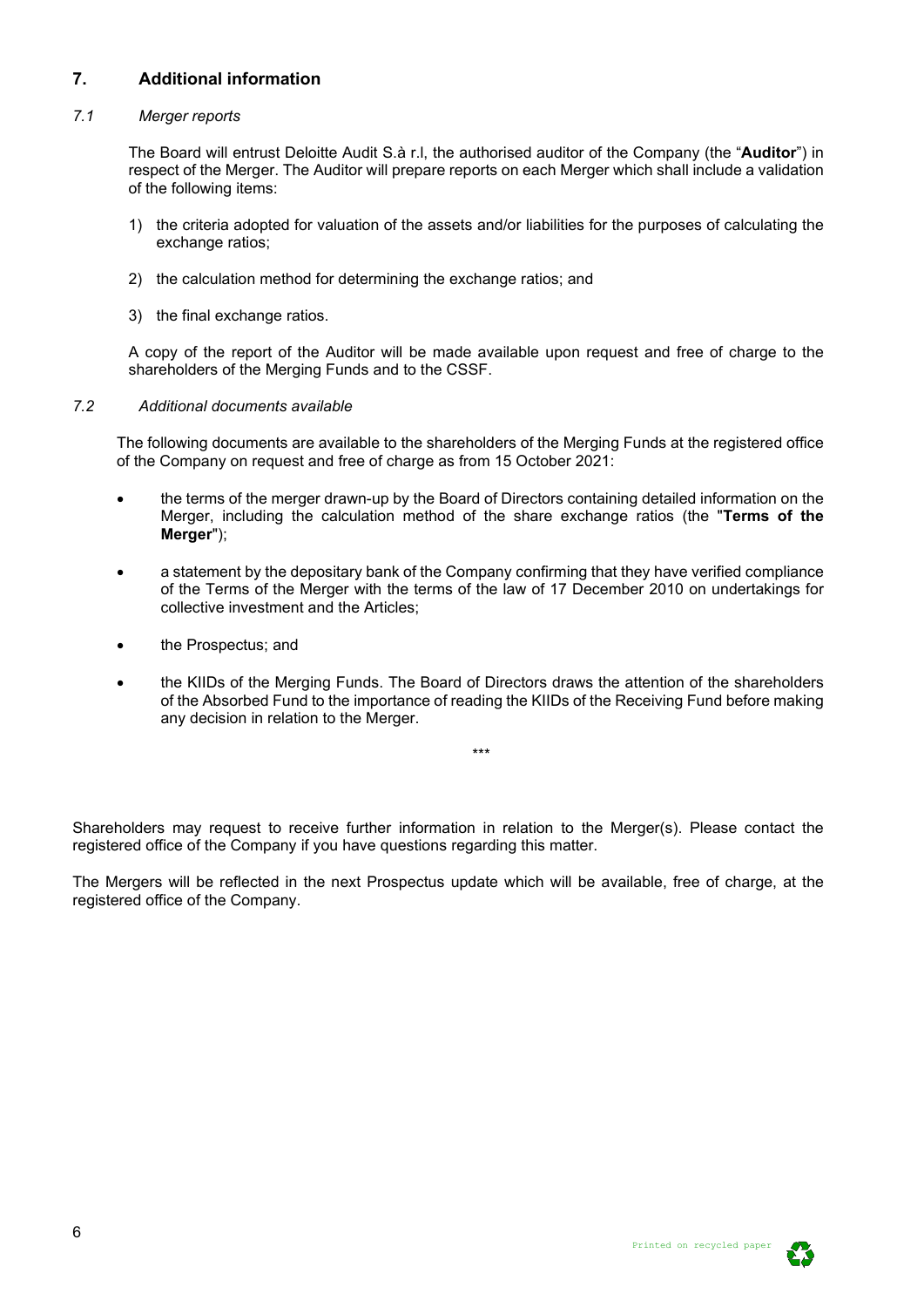The Board accepts responsibility for the accuracy of the information contained in this notice.

For any questions regarding the changes mentioned above, please contact your usual Fidelity contact or our financial services agent in Belgium, CACEIS Belgium S.A, with its registered office at Avenue du Port 86C, b320, 1000 - Brussels. A copy of the Fidelity Funds instruments of incorporation, including the latest version of the prospectus, the key investor information document for the investor and the latest version of the financial reports are available free of charge from our financial services agent in Belgium, CACEIS Belgium S.A. Please note that the net asset values of the Fidelity sub-funds are available on our website www.fidelity.be and on the website of the Belgian Asset Managers Association (BEAMA) [www.beama.be.](http://www.beama.be/)

Yours faithfully.

T ..

**Nishith Gandhi** Permanent Representative of FIL (Luxembourg) S.A. Corporate Director, Fidelity Funds

\* This fund is not authorised for distribution to the public in Belgium.

\*\* These class of shares are not authorised for distribution to the public in Belgium.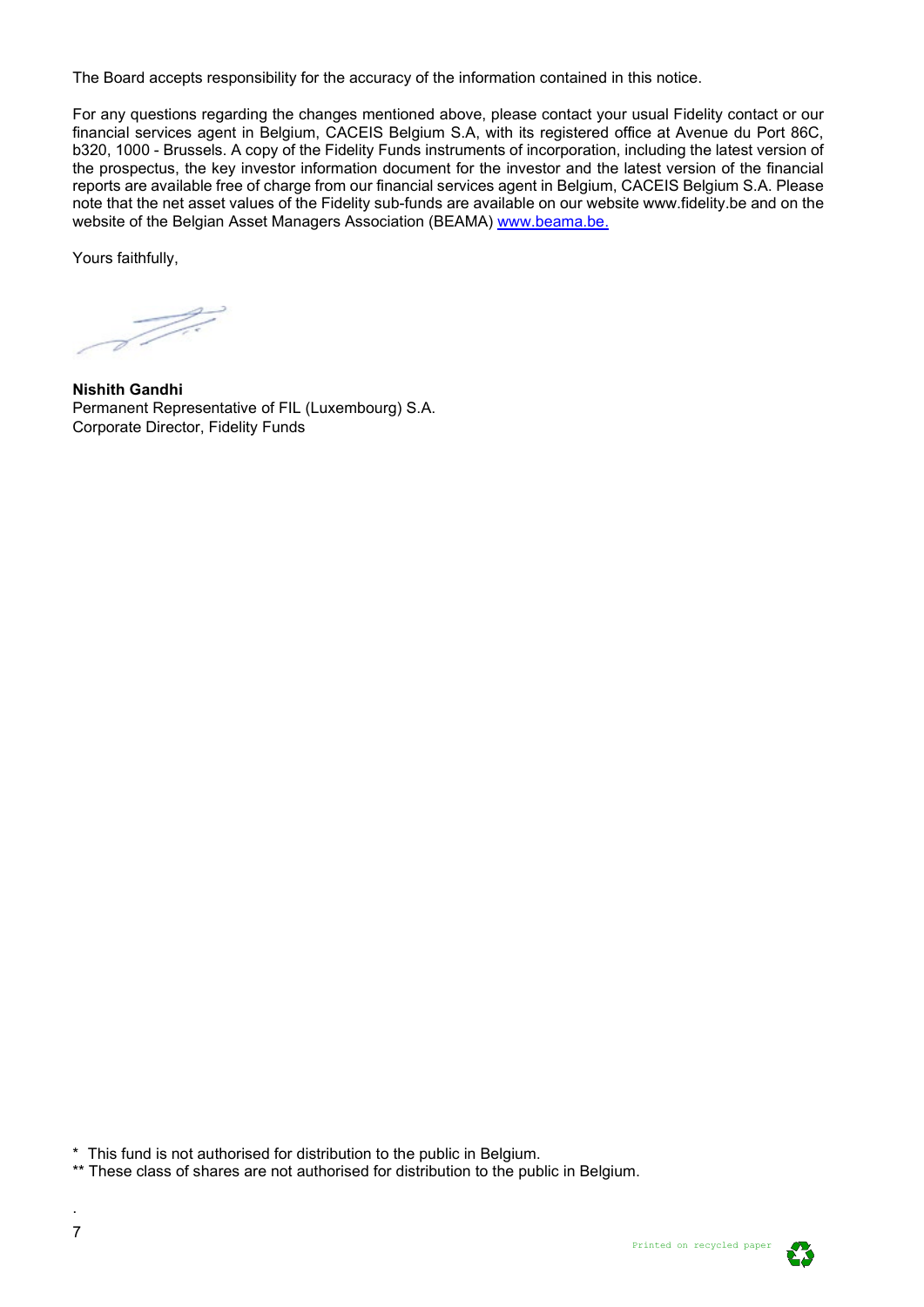# APPENDIX - COMPARISON OF THE KEY FEATURES OF THE MERGING FUNDS

# **Contents**

| 1.<br><b>Fund</b> | Fidelity Funds - France Fund merges into Fidelity Funds - Sustainable Eurozone Equity    |    |
|-------------------|------------------------------------------------------------------------------------------|----|
| 1.1               |                                                                                          |    |
| 1.2               |                                                                                          |    |
| 1.3               |                                                                                          |    |
| 1.4               |                                                                                          |    |
| 1.5               |                                                                                          |    |
| 1.6               |                                                                                          |    |
| 1.7               |                                                                                          |    |
| 1.8               |                                                                                          |    |
| 2.                | Fidelity Funds - Japan Smaller Companies Fund mergers into Fidelity Funds - Sustainable  |    |
|                   |                                                                                          |    |
| 2.1               |                                                                                          |    |
| 2.2               |                                                                                          |    |
| 2.3               |                                                                                          |    |
| 2.4               |                                                                                          |    |
| 2.5               |                                                                                          |    |
|                   |                                                                                          |    |
| 2.6               |                                                                                          |    |
| 2.7               |                                                                                          |    |
| 2.8               |                                                                                          |    |
| 3.                | Fidelity Funds - Malaysia Fund merges into Fidelity Funds ASEAN Fund  16                 |    |
| 3.1               |                                                                                          |    |
| 3.2               |                                                                                          |    |
| 3.3               |                                                                                          |    |
| 3.4               |                                                                                          |    |
| 3.5               |                                                                                          |    |
| 3.6               |                                                                                          |    |
| 3.7               |                                                                                          |    |
| 3.8               |                                                                                          |    |
| 4.                | Fidelity Funds - Singapore Fund* merges into Fidelity Funds - ASEAN Fund  19             |    |
| 4.1               |                                                                                          |    |
| 4.2               |                                                                                          |    |
| 4.3               |                                                                                          |    |
| 4.4               |                                                                                          |    |
| 4.5               |                                                                                          |    |
| 4.6               |                                                                                          |    |
| 4.7               |                                                                                          |    |
| 4.8               |                                                                                          |    |
| 5.                | Fidelity Funds - Taiwan Fund* merges into Fidelity Funds - Greater China Fund22          |    |
| 5.1               |                                                                                          |    |
| 5.2               |                                                                                          |    |
| 5.3               |                                                                                          |    |
| 5.4               |                                                                                          |    |
| 5.5               |                                                                                          |    |
| 5.6               |                                                                                          |    |
| 5.7               |                                                                                          |    |
| 5.8               |                                                                                          |    |
| 6.                | Fidelity Funds - United Kingdom Fund* merges into Fidelity Funds - UK Special Situations |    |
| <b>Fund</b>       |                                                                                          | 25 |
| 6.1               |                                                                                          |    |
| 6.2               |                                                                                          |    |
| 6.3               |                                                                                          |    |
| 6.4               |                                                                                          |    |
| 6.5               |                                                                                          |    |
| 6.6               |                                                                                          |    |
| 6.7               |                                                                                          |    |
| 6.8               |                                                                                          |    |
|                   |                                                                                          |    |

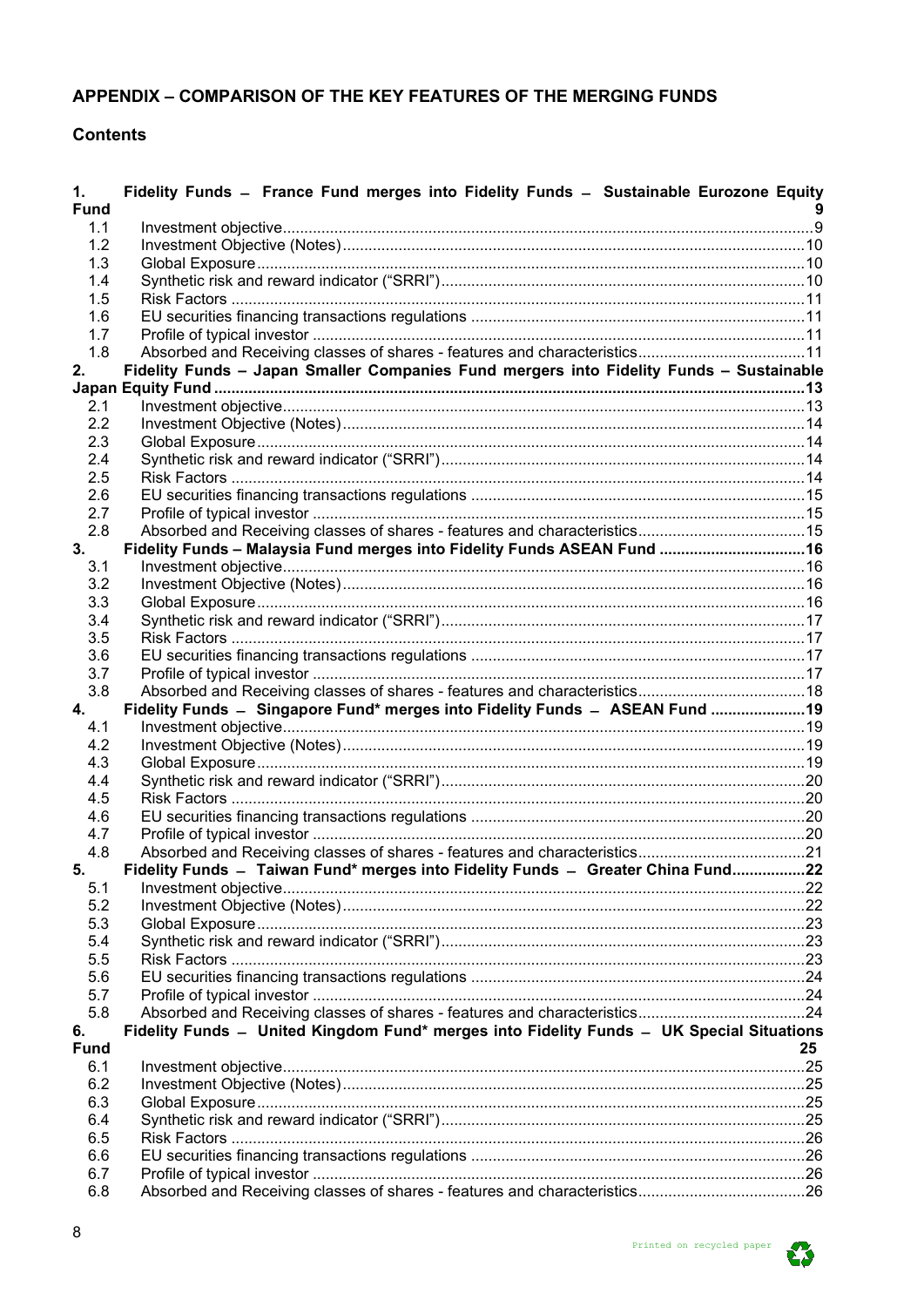## <span id="page-8-0"></span>**1. Fidelity Funds ̶ France Fund merges into Fidelity Funds ̶ Sustainable Eurozone Equity Fund**

| <b>Absorbed Fund</b>                    | <b>Receiving Fund</b>                                              |  |  |  |  |  |  |
|-----------------------------------------|--------------------------------------------------------------------|--|--|--|--|--|--|
| <b>Fidelity Funds - France Fund</b>     | <b>Fidelity Funds - Sustainable Eurozone</b><br><b>Equity Fund</b> |  |  |  |  |  |  |
| <b>Effective Date: 14 February 2022</b> |                                                                    |  |  |  |  |  |  |

# <span id="page-8-1"></span>*1.1 Investment Objective*

| The fund invests principally in French equity<br>securities. The fund will have a mixture of<br>investments in larger, medium and smaller sized<br>companies.<br>The fund is actively managed and references the | The fund aims to achieve long-term capital growth<br>from a portfolio principally made up of equity<br>securities in countries which are members of the<br>Economic and Monetary Union (EMU) and<br>denominated in Euro.                                                                                                                                                                                                                                                                                                                                                                                                                                                                                                                                                                                                                                                                                                                                                                                                                                                                                                                                             |  |  |  |  |  |
|------------------------------------------------------------------------------------------------------------------------------------------------------------------------------------------------------------------|----------------------------------------------------------------------------------------------------------------------------------------------------------------------------------------------------------------------------------------------------------------------------------------------------------------------------------------------------------------------------------------------------------------------------------------------------------------------------------------------------------------------------------------------------------------------------------------------------------------------------------------------------------------------------------------------------------------------------------------------------------------------------------------------------------------------------------------------------------------------------------------------------------------------------------------------------------------------------------------------------------------------------------------------------------------------------------------------------------------------------------------------------------------------|--|--|--|--|--|
| CAC All-Tradable Index (the<br>'Index')<br>for<br>performance comparison only.                                                                                                                                   | The fund is part of the Fidelity Sustainable Family<br>of Funds and adopts a Sustainable Focused<br>strategy under which a minimum of 70% of the<br>fund's net assets will be invested in securities<br>deemed to maintain sustainable characteristics, as<br>described in the section entitled "1.3.2 (b) Fidelity<br>Sustainable Family of Funds". The fund will<br>consider a wide range of environmental and social<br>characteristics<br>on<br>ongoing<br>basis.<br>an<br>Environmental characteristics include, but are not<br>limited to, climate change mitigation<br>and<br>adaptation, water and waste management and<br>biodiversity, while social characteristics include,<br>but are not limited to, product safety, supply chain,<br>health and safety and human rights. Controversies<br>involving environmental and social characteristics<br>are regularly monitored. Environmental and social<br>characteristics<br>are<br>analysed<br>by Fidelity's<br>fundamental analysts and rated through Fidelity<br>Sustainability Ratings. The fund seeks to promote<br>these characteristics by adhering to the Fidelity<br>Sustainable Family Framework. |  |  |  |  |  |
|                                                                                                                                                                                                                  | In addition, the Investment Manager will exclude<br>investment in issuers with an MSCI ESG rating<br>below "A", having exposure to gambling, adult<br>entertainment, uranium mining, nuclear power<br>plant operators or producers of key nuclear-<br>specific products, the nuclear power industry, coal<br>mining, oil sands, fracking, fossil fuel extraction,<br>coal-fired power generation, or with high carbon<br>intensity (over 500 tonnes of CO2 per \$1m sales,<br>Scope 1 & 2).                                                                                                                                                                                                                                                                                                                                                                                                                                                                                                                                                                                                                                                                          |  |  |  |  |  |
|                                                                                                                                                                                                                  | The fund aims to have lower carbon footprint<br>compared to that of the MSCI EMU Index (the<br>"Index").                                                                                                                                                                                                                                                                                                                                                                                                                                                                                                                                                                                                                                                                                                                                                                                                                                                                                                                                                                                                                                                             |  |  |  |  |  |
|                                                                                                                                                                                                                  | The fund is actively managed. The Investment<br>Manager will, when selecting investments for the<br>fund, for the purposes of monitoring risk consider<br>Index as the Index constituents<br>the<br>are                                                                                                                                                                                                                                                                                                                                                                                                                                                                                                                                                                                                                                                                                                                                                                                                                                                                                                                                                              |  |  |  |  |  |



9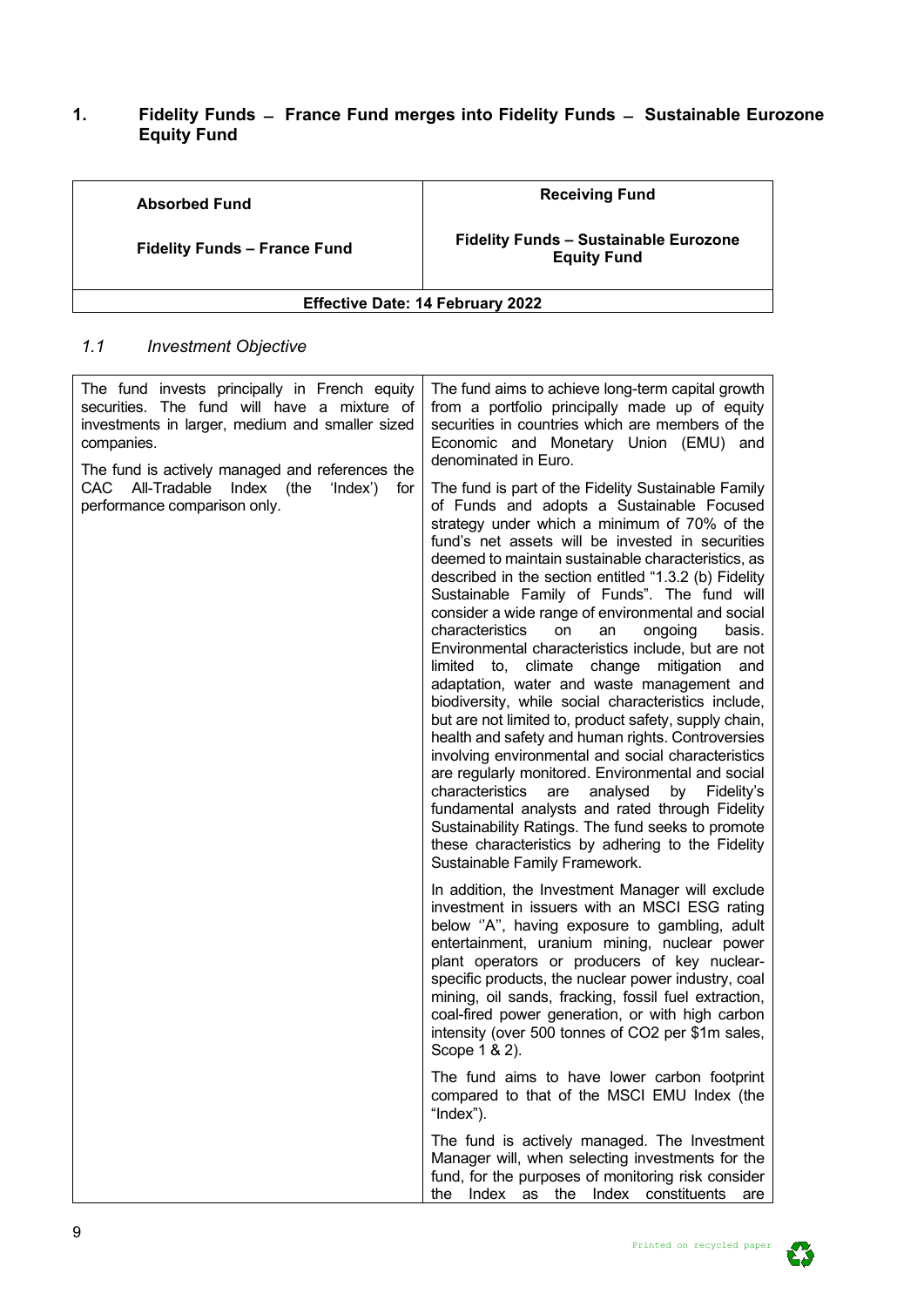| <b>Absorbed Fund</b>                | <b>Receiving Fund</b>                                                                                                                                                                                                                                                                                                                                                                                                                                                                                                                                                                                                                                                                                                                                                                                                                                                                                                                                                                                            |  |  |  |  |  |  |
|-------------------------------------|------------------------------------------------------------------------------------------------------------------------------------------------------------------------------------------------------------------------------------------------------------------------------------------------------------------------------------------------------------------------------------------------------------------------------------------------------------------------------------------------------------------------------------------------------------------------------------------------------------------------------------------------------------------------------------------------------------------------------------------------------------------------------------------------------------------------------------------------------------------------------------------------------------------------------------------------------------------------------------------------------------------|--|--|--|--|--|--|
| <b>Fidelity Funds - France Fund</b> | <b>Fidelity Funds - Sustainable Eurozone</b><br><b>Equity Fund</b>                                                                                                                                                                                                                                                                                                                                                                                                                                                                                                                                                                                                                                                                                                                                                                                                                                                                                                                                               |  |  |  |  |  |  |
|                                     | <b>Effective Date: 14 February 2022</b>                                                                                                                                                                                                                                                                                                                                                                                                                                                                                                                                                                                                                                                                                                                                                                                                                                                                                                                                                                          |  |  |  |  |  |  |
|                                     | representative of the type of companies the fund<br>invests in.                                                                                                                                                                                                                                                                                                                                                                                                                                                                                                                                                                                                                                                                                                                                                                                                                                                                                                                                                  |  |  |  |  |  |  |
|                                     | When monitoring risk, the Investment Manager<br>references the Index for the purpose of setting<br>internal guidelines. These guidelines represent<br>overall levels of exposure relative to the Index and<br>do not imply that the fund will invest in the Index<br>constituents. Where the fund invests in securities<br>that are included in the Index, its allocation to those<br>securities is likely to differ from the Index allocation.<br>The Investment Manager has a wide range of<br>discretion with regards to the investment selection<br>and may invest in companies, sectors, countries<br>and security types not included in the Index in order<br>to take advantage of investment opportunities. It is<br>expected that over long time periods, the fund's<br>performance will differ from the Index However,<br>over short time periods, the fund's performance<br>may be close to the Index, depending on market<br>conditions. The fund's performance can be<br>assessed against its Index. |  |  |  |  |  |  |
|                                     | Shareholders' attention is drawn to the fact that the<br>Index is not an index which integrates<br>environmental and social considerations. Instead,<br>the fund promotes environmental and social<br>characteristics by adhering to the Fidelity<br>Sustainable Family Framework, as described<br>above.                                                                                                                                                                                                                                                                                                                                                                                                                                                                                                                                                                                                                                                                                                        |  |  |  |  |  |  |
|                                     | <b>Portfolio information:</b>                                                                                                                                                                                                                                                                                                                                                                                                                                                                                                                                                                                                                                                                                                                                                                                                                                                                                                                                                                                    |  |  |  |  |  |  |
|                                     | Carbon footprint is defined as tonnes of CO2<br>emissions per \$1 million of sales.                                                                                                                                                                                                                                                                                                                                                                                                                                                                                                                                                                                                                                                                                                                                                                                                                                                                                                                              |  |  |  |  |  |  |

# <span id="page-9-0"></span>*1.2 Investment Objective (Notes)*

| <b>Reference Ccy: Euro</b>                                                           | <b>Reference Ccy: Euro</b>                                                           |  |  |  |  |  |
|--------------------------------------------------------------------------------------|--------------------------------------------------------------------------------------|--|--|--|--|--|
| This fund is eligible for the French PEA (Plan<br>d'Epargne en Actions) tax wrapper. | This fund is eligible for the French PEA (Plan<br>d'Epargne en Actions) tax wrapper. |  |  |  |  |  |
|                                                                                      | The fund is subject to the disclosure requirements<br>of article 8 of the SFDR.      |  |  |  |  |  |

# <span id="page-9-1"></span>*1.3 Global Exposure*

| Global exposure methodology |            |  |  |  |  |  |  |  |
|-----------------------------|------------|--|--|--|--|--|--|--|
| Commitment                  | Commitment |  |  |  |  |  |  |  |
|                             |            |  |  |  |  |  |  |  |

# <span id="page-9-2"></span>*1.4 Synthetic risk and reward indicator ("SRRI")*

<span id="page-9-3"></span>The SRRI related to each class of shares of the Absorbed Fund is the same as the SRRI related to the corresponding class of shares of the Receiving Fund.

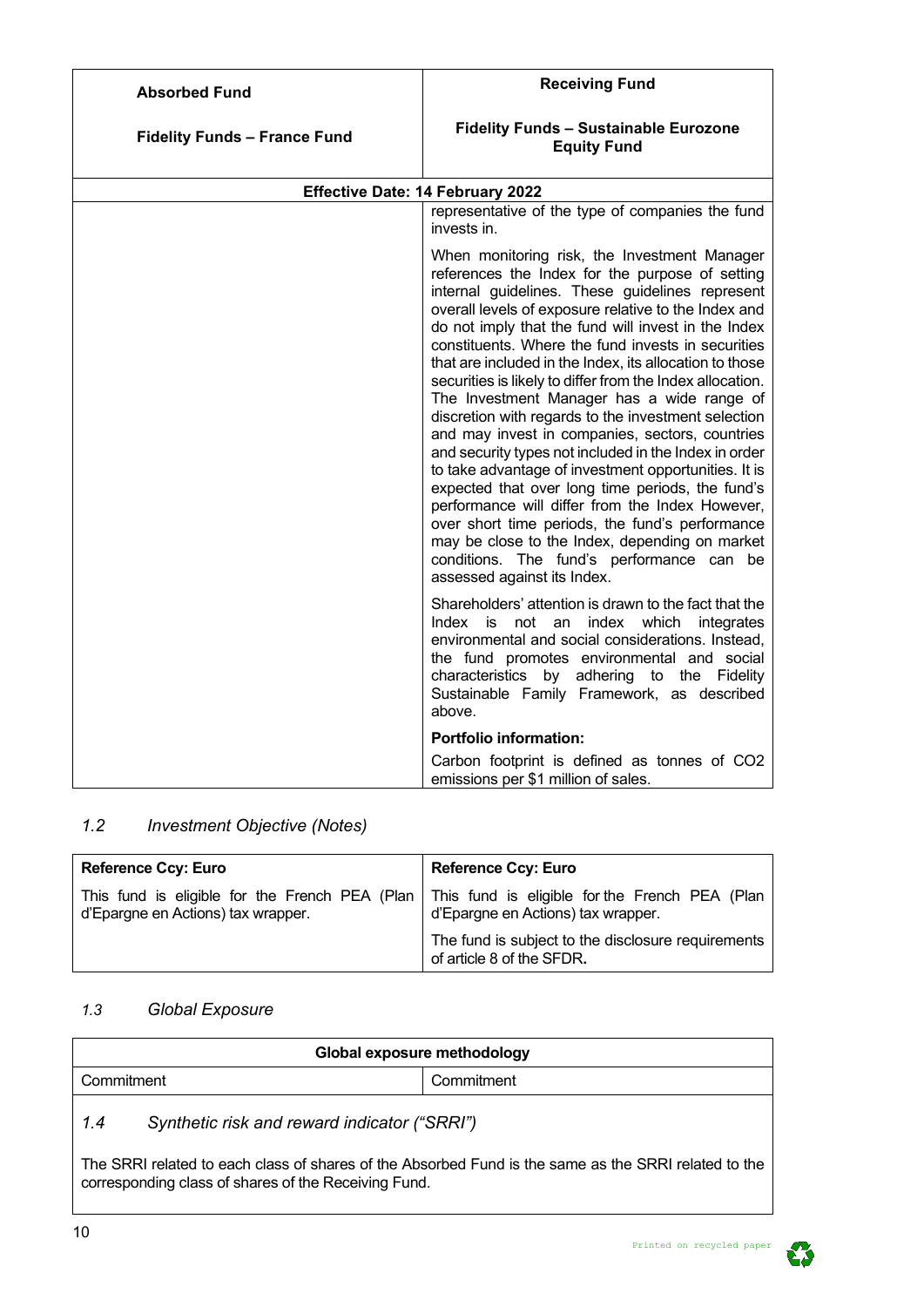# *1.5 Risk Factors*

|                                                             |          |          | <b>Specific Risks</b>                   | <b>Asset Class</b> |                     |                |                               |                       |                                               |                                | <b>Investment Focus/</b><br><b>Style-Related Risks</b>                                                                         |                  |        |                  | <b>Specific</b>                    |               | <b>Related Risks</b>                                                                                                                          | <b>Instrument</b>                                                  |                                                            |         |                        | Derivatives/<br><b>Counterparty Risk</b> |                        |                                    |                                              |
|-------------------------------------------------------------|----------|----------|-----------------------------------------|--------------------|---------------------|----------------|-------------------------------|-----------------------|-----------------------------------------------|--------------------------------|--------------------------------------------------------------------------------------------------------------------------------|------------------|--------|------------------|------------------------------------|---------------|-----------------------------------------------------------------------------------------------------------------------------------------------|--------------------------------------------------------------------|------------------------------------------------------------|---------|------------------------|------------------------------------------|------------------------|------------------------------------|----------------------------------------------|
| <b>Fund</b>                                                 | General  | Equities | <b>Bonds and other Debt Instruments</b> | Commodities        | Real Estate Related | Asset<br>Multi | Concentration<br>Stock/Issuer | Country Concentration | Focus<br>Thematic I<br>Sector Concentration / | Investments in Small Companies | Debt<br>Inrated<br>∍<br>Yielding<br>Grade<br>High<br>ent<br><b>Investm</b><br>and<br>Instruments<br><b>Securities</b><br>Below | Emerging Markets | Russia | Risk<br>Eurozone | China<br><b>Related</b><br>General | Dim Sum Bonds | <b>Fixed</b><br><b>Related</b><br>ೲ<br>loss-<br><b>CoCos</b><br>š<br>Hybrids,<br>absorption features<br>instruments<br>Convertibles,<br>other | Income<br>Securitised<br>Collateralised and/or<br>Debt Instruments | Linked<br>Notes/Credit<br>Linked<br>Equity<br><b>Notes</b> | General | <b>Short Positions</b> | High Leverage                            | <b>Active Currency</b> | Instruments<br>Specific Derivative | Risk Factors<br><b>Additional Prospectus</b> |
| Funds<br>Fidelity<br>France Fund                            | $\times$ | X        |                                         |                    |                     |                | X                             | X                     |                                               | X                              |                                                                                                                                |                  |        | X                |                                    |               |                                                                                                                                               |                                                                    |                                                            | X       | X                      |                                          | X                      | X                                  | 5a,7,<br>10a                                 |
| Fidelity Funds<br>Sustainable<br>Eurozone<br>Equity<br>Fund | X        | X        |                                         |                    |                     |                |                               |                       |                                               |                                |                                                                                                                                |                  |        | X                |                                    |               |                                                                                                                                               |                                                                    |                                                            | X       | X                      |                                          | X                      | X                                  | 5a,<br>5b,7,<br>10a                          |

For further information on the Additional Prospectus Risk Factors, please refer to the Prospectus.

# <span id="page-10-0"></span>*1.6 EU securities financing transactions regulations*

|                                                             | <b>CFDs</b>                   |                                   |                               | <b>TRS</b>                      |    | <b>Securities</b><br>Lending    | Repurchase<br>and reverse<br>repurchase<br>agreements |                                 |  |  |
|-------------------------------------------------------------|-------------------------------|-----------------------------------|-------------------------------|---------------------------------|----|---------------------------------|-------------------------------------------------------|---------------------------------|--|--|
| <b>Fund Name</b>                                            | Maximum leve<br>(in % of TNA) | Expected leve<br>TNA)<br>(in % of | Maximum leve<br>(in % of TNA) | Expected level<br>(in % of TNA) |    | Expected level<br>(in % of TNA) | Maximum level<br>(in % of TNA)                        | Expected level<br>(in % of TNA) |  |  |
| Fidelity Funds - France Fund                                | 10                            | 0                                 | 0                             | 0                               | 30 | 15                              | 30                                                    | 0                               |  |  |
| Fidelity Funds - Sustainable Eurozone<br><b>Equity Fund</b> | 50                            | 0                                 | 0                             | 0                               | 30 | 15                              | 30                                                    | 0                               |  |  |

## <span id="page-10-1"></span>*1.7 Profile of typical investor*

#### **Merging Funds**

The profile of typical investor in the classes of shares of the Merging Funds is investors who wish to participate in equity markets while being prepared to accept the risks described for each Equity Fund of the Company under "Risk Factors", Part I (1.2) of the Prospectus. Investment in an Equity Fund can be regarded as a medium or long-term investment.

## <span id="page-10-2"></span>*1.8 Absorbed and corresponding Receiving classes of shares - features and characteristics*

As indicated in the "*Absorbed and Receiving Classes of Shares Table*" included at the beginning of the letter, classes of shares A-ACC-EUR, A-EUR, I-ACC-EUR\*\* and Y-ACC-EUR of the Absorbed Fund will each merge into the corresponding class of shares of the Receiving Fund.

Each of the absorbed and receiving classes of shares has identical features in terms of distribution policy, minimum investment criteria, if any, and fee structure – except for the ongoing charges which are as follows:

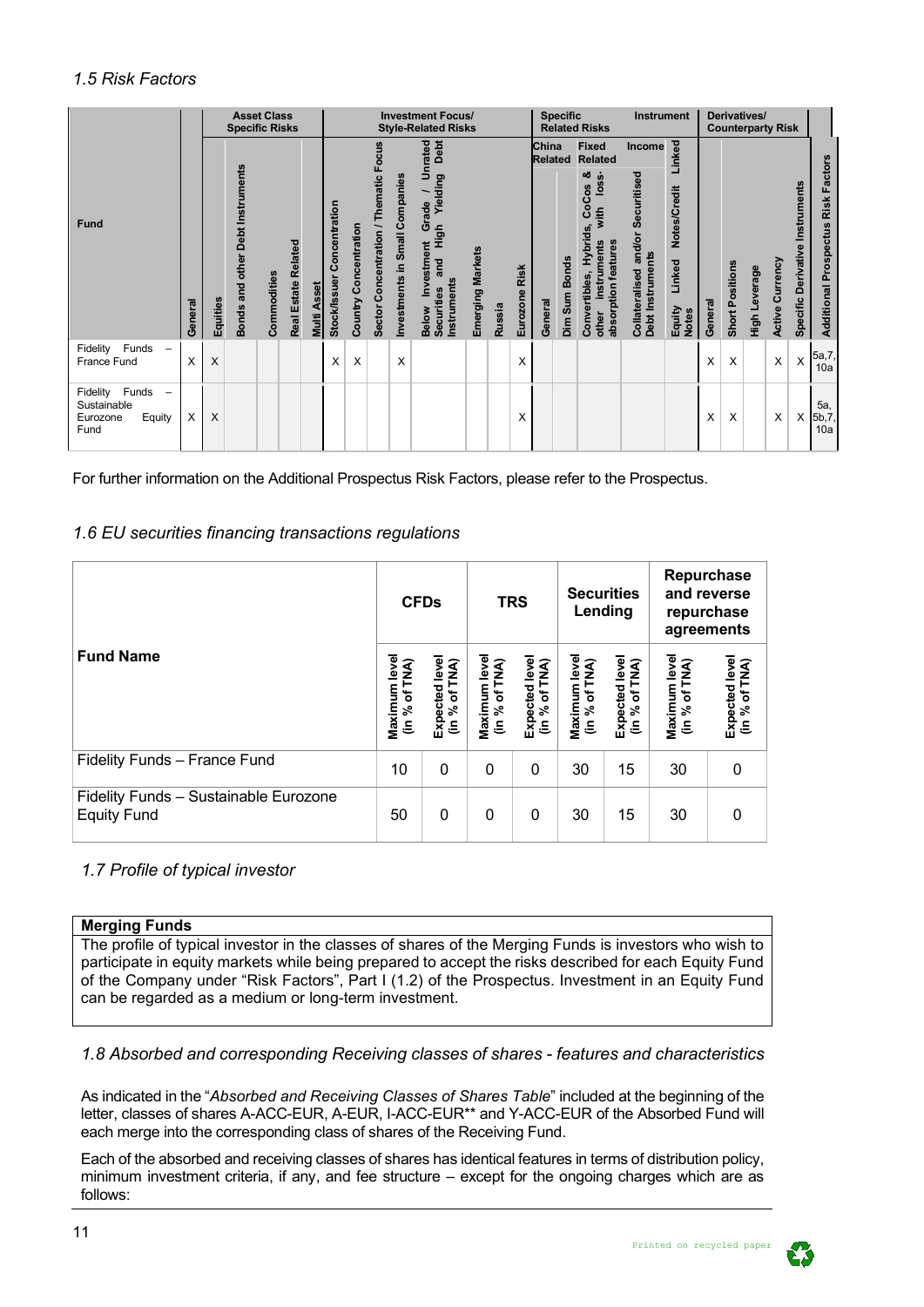|                                                                                           | Ongoing<br>charges<br>A-ACC-EUR | Ongoing<br>charges<br>A-EUR | Ongoing<br>charges<br><b>I-ACC-EUR</b> | Ongoing<br>charges<br><b>Y-ACC-EUR</b> |
|-------------------------------------------------------------------------------------------|---------------------------------|-----------------------------|----------------------------------------|----------------------------------------|
| Fidelity<br>Funds<br>$\overline{\phantom{0}}$<br>France Fund                              | 1.94                            | 1.94                        | 0.91                                   | 1.09                                   |
| Fidelity<br><b>Funds</b><br>$\qquad \qquad$<br>Sustainable Eurozone<br><b>Equity Fund</b> | 1.92                            | 1.93                        | 0.89                                   | 1.07                                   |

\*\* These class of shares are not authorised for distribution to the public in Belgium.

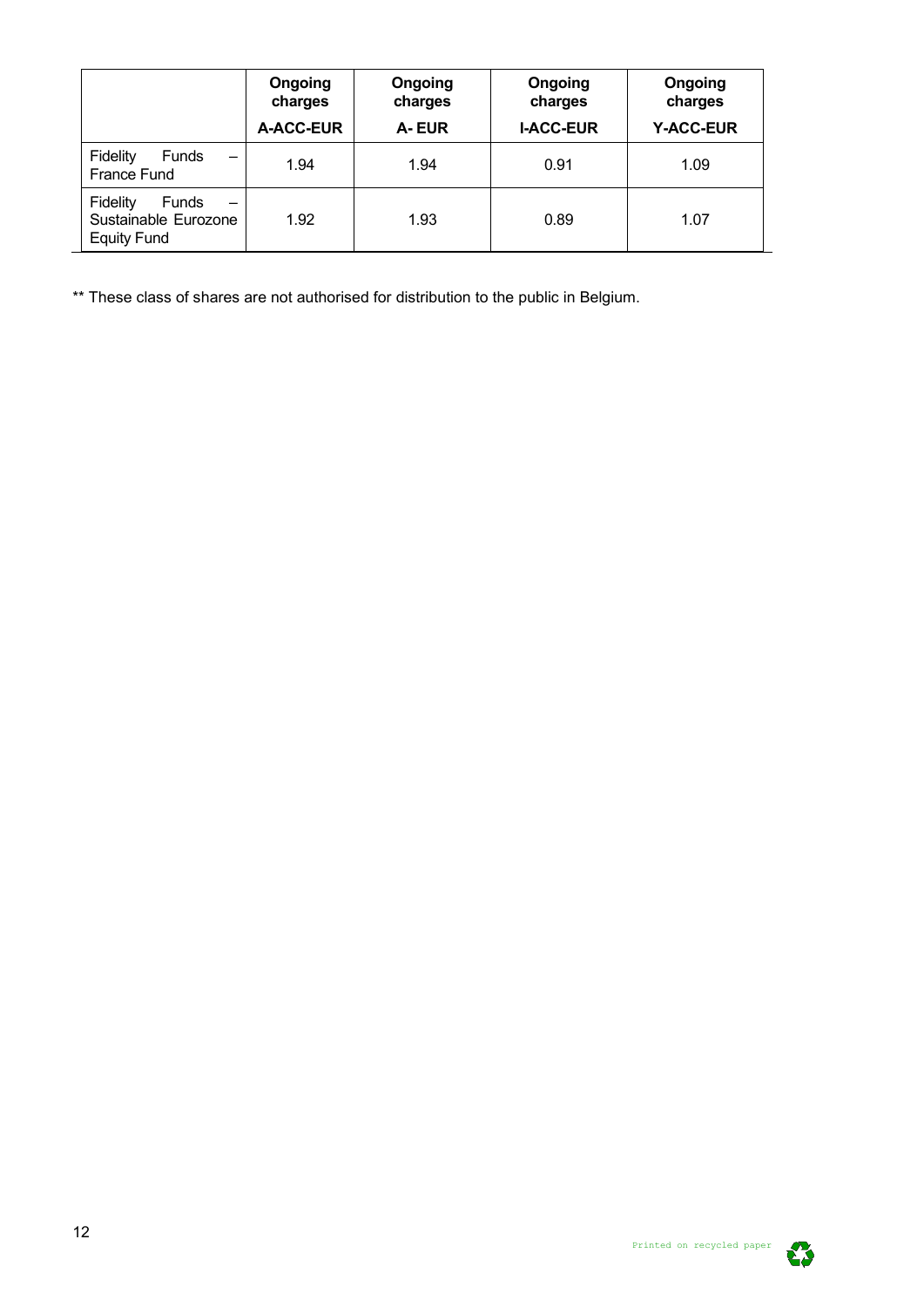## <span id="page-12-0"></span>**2. Fidelity Funds – Japan Smaller Companies Fund merges into Fidelity Funds – Sustainable Japan Equity Fund**

| <b>Absorbed Fund</b>                                    | <b>Receiving Fund</b>                                           |  |  |  |  |  |
|---------------------------------------------------------|-----------------------------------------------------------------|--|--|--|--|--|
| Fidelity Funds - Japan Smaller<br><b>Companies Fund</b> | <b>Fidelity Funds - Sustainable Japan Equity</b><br><b>Fund</b> |  |  |  |  |  |
| <b>Effective Date: 17 January 2022</b>                  |                                                                 |  |  |  |  |  |

#### <span id="page-12-1"></span>*2.1 Investment Objective*

The fund invests principally in smaller and emerging companies in Japan, including those listed on regional stock exchanges in Japan and on the Tokyo over-the-counter market.

The fund is actively managed. The Investment Manager will, when selecting investments for the fund and for the purposes of monitoring risk, reference Russell/Nomura Mid Small Cap Japan with Dividends Index (the "Index") as the Index constituents are representative of the type of companies the fund invests in. The fund's performance can be assessed against its Index.

The Investment Manager has a wide range of discretion relative to the Index. While the fund will hold assets that are components of the Index, it may also invest in companies, countries or sectors that are not included in, and that have different weightings from, the Index in order to take advantage of investment opportunities. It is expected that over long time periods, the fund's performance will differ from the Index. However, over short time periods, the fund's performance may be close to the Index, depending on market conditions.

The fund aims to achieve long-term capital growth from a portfolio principally made up of Japanese equity securities.

The fund is part of the Fidelity Sustainable Family of Funds and adopts a Sustainable Focused strategy under which a minimum of 70% of the fund's net assets will be invested in securities deemed to maintain sustainable characteristics, as described in the section entitled "1.3.2 (b) Fidelity Sustainable Family of Funds". The fund will consider a wide range of environmental and social characteristics Environmental characteristics include, but are not limited to, climate change mitigation and adaptation, water and waste management and biodiversity, while social characteristics include, but not limited to, product safety, supply chain, health and safety and human rights. Controversies involving environmental and social characteristics are regularly monitored. Environmental and social characteristics are analysed by Fidelity's fundamental analysts and rated through Fidelity Sustainability Ratings. The fund seeks to promote these characteristics by adhering to the Fidelity Sustainable Family Framework.

In addition, the Investment Manager will exclude investment in issuers with a Fidelity Sustainability Ratings of 'C' or below, or having exposure to fossil fuel extraction, gambling and adult entertainment.

The fund is actively managed. The Investment Manager will, when selecting investments for the fund and for the purposes of monitoring risk, reference TOPIX Total Return Index (the "Index") as the Index constituents are representative of the type of companies the fund invests in. The fund's performance can be assessed against its Index.

The Investment Manager has a wide range of discretion relative to the Index. While the fund will hold assets that are components of the Index, it may also invest in companies, countries or sectors that are not included in, and that have different weightings from, the Index in order to take advantage of investment opportunities. It is expected that over long time periods, the fund's performance will differ from the Index. However, over short time periods, the fund's performance

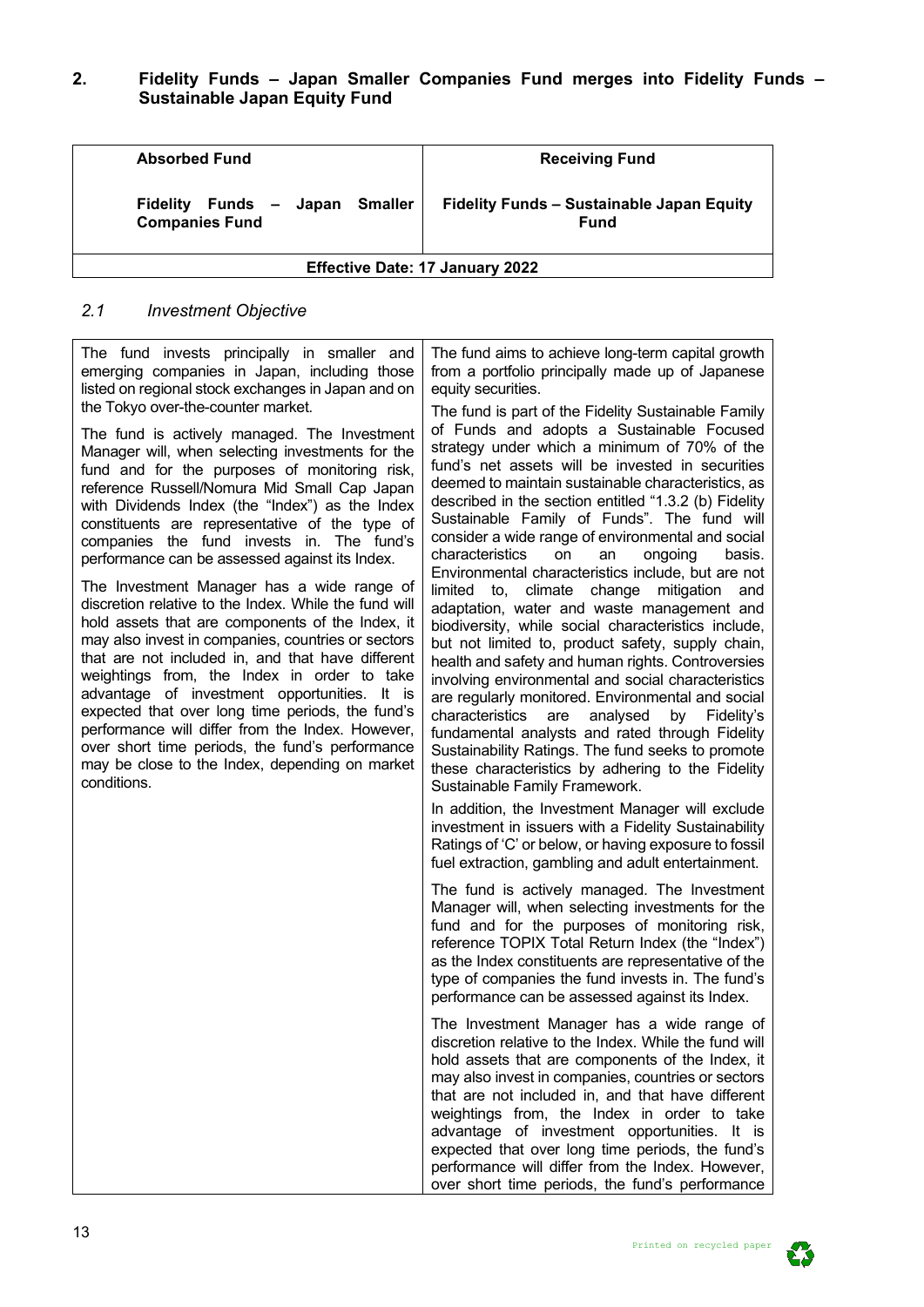| <b>Absorbed Fund</b>                                       | <b>Receiving Fund</b>                                                                                                                                                                                                                                                                                     |
|------------------------------------------------------------|-----------------------------------------------------------------------------------------------------------------------------------------------------------------------------------------------------------------------------------------------------------------------------------------------------------|
| Japan Smaller<br>Fidelity Funds –<br><b>Companies Fund</b> | <b>Fidelity Funds - Sustainable Japan Equity</b><br><b>Fund</b>                                                                                                                                                                                                                                           |
|                                                            | <b>Effective Date: 17 January 2022</b>                                                                                                                                                                                                                                                                    |
|                                                            | may be close to the Index, depending on market<br>conditions.                                                                                                                                                                                                                                             |
|                                                            | Shareholders' attention is drawn to the fact that the<br>Index is not an index which integrates<br>environmental and social considerations. Instead,<br>the fund promotes environmental and social<br>characteristics by adhering to the Fidelity<br>Sustainable Family Framework, as described<br>above. |

# <span id="page-13-0"></span>*2.2 Investment Objective (Notes)*

| <b>Reference Ccy: JPY</b>                                                                                                         | <b>Reference Ccy: JPY</b>                                                       |
|-----------------------------------------------------------------------------------------------------------------------------------|---------------------------------------------------------------------------------|
|                                                                                                                                   | The fund is subject to the disclosure requirements<br>of article 8 of the SFDR. |
| $\bigcap_{i=1}^{n}$ $\bigcup_{i=1}^{n}$ $\bigcap_{i=1}^{n}$ $\bigcap_{i=1}^{n}$ $\bigcap_{i=1}^{n}$ $\bigcap_{i=1}^{n}$<br>$\sim$ |                                                                                 |

## <span id="page-13-1"></span>*2.3 Global Exposure*

| Global exposure methodology |                                              |            |  |  |  |
|-----------------------------|----------------------------------------------|------------|--|--|--|
| Commitment                  |                                              | Commitment |  |  |  |
| 2.4                         | Synthetic risk and reward indicator ("SRRI") |            |  |  |  |

<span id="page-13-2"></span>The SRRI related to each class of shares of the Absorbed Fund is the same as the SRRI related to the corresponding class of shares of the Receiving Fund.

## <span id="page-13-3"></span>*2.5 Risk Factors*

|                                                                 |         |          | <b>Asset Class</b><br><b>Specific Risks</b> |             |                               |                       |                                   |                          |                                       |                                | <b>Investment Focus/</b><br><b>Style-Related Risks</b>                                                                                     |                  |               |                  |                                    | <b>Specific</b> | <b>Related Risks</b>                                                                                                                            | <b>Instrument</b>                                                     |                                                            |         |                 | Derivatives/<br><b>Counterparty Risk</b> |                    |                                              |                                    |
|-----------------------------------------------------------------|---------|----------|---------------------------------------------|-------------|-------------------------------|-----------------------|-----------------------------------|--------------------------|---------------------------------------|--------------------------------|--------------------------------------------------------------------------------------------------------------------------------------------|------------------|---------------|------------------|------------------------------------|-----------------|-------------------------------------------------------------------------------------------------------------------------------------------------|-----------------------------------------------------------------------|------------------------------------------------------------|---------|-----------------|------------------------------------------|--------------------|----------------------------------------------|------------------------------------|
| Fund                                                            | General | Equities | Bonds and other Debt Instruments            | Commodities | Related<br><b>Real Estate</b> | <b>Asset</b><br>Multi | oncentration<br>ပ<br>Stock/Issuer | Concentration<br>Country | Sector Concentration / Thematic Focus | Investments in Small Companies | Debt<br>Unrated<br>Yielding<br>$\overline{\phantom{0}}$<br>Grade<br>High<br>Investment<br>and<br>Instruments<br><b>Securities</b><br>Below | Emerging Markets | <b>Russia</b> | Risk<br>Eurozone | China<br><b>Related</b><br>General | Dim Sum Bonds   | <b>Fixed</b><br><b>Related</b><br>ఱ<br>loss-<br>80<br>ن<br>و<br>with<br>Hybrids,<br>absorption features<br>instruments<br>Convertibles<br>other | Income<br>Securitised<br>and/or<br>Debt Instruments<br>Collateralised | Linked<br>Notes/Credit<br>Linked<br>Equity<br><b>Notes</b> | General | Short Positions | High Leverage                            | Currency<br>Active | Instruments<br><b>Derivative</b><br>Specific | Additional Prospectus Risk Factors |
| Funds<br>Fidelity<br>Smaller<br>Japan<br>Companies Fund         | X       | X        |                                             |             |                               |                       | X                                 | X                        |                                       | X                              |                                                                                                                                            | X                |               |                  |                                    |                 |                                                                                                                                                 |                                                                       |                                                            | х       | X               |                                          | X                  | X                                            | 5a,7,<br>10a                       |
| Fidelity<br>Funds<br>Sustainable<br>Japan<br><b>Equity Fund</b> | x       | X        |                                             |             |                               |                       |                                   | X                        |                                       |                                |                                                                                                                                            |                  |               |                  |                                    |                 |                                                                                                                                                 |                                                                       |                                                            | X       | X               |                                          | X                  | X                                            | 5a, 5<br>b, 7, 1<br>0a             |

For further information on the Additional Prospectus Risk Factors, please refer to the Prospectus.

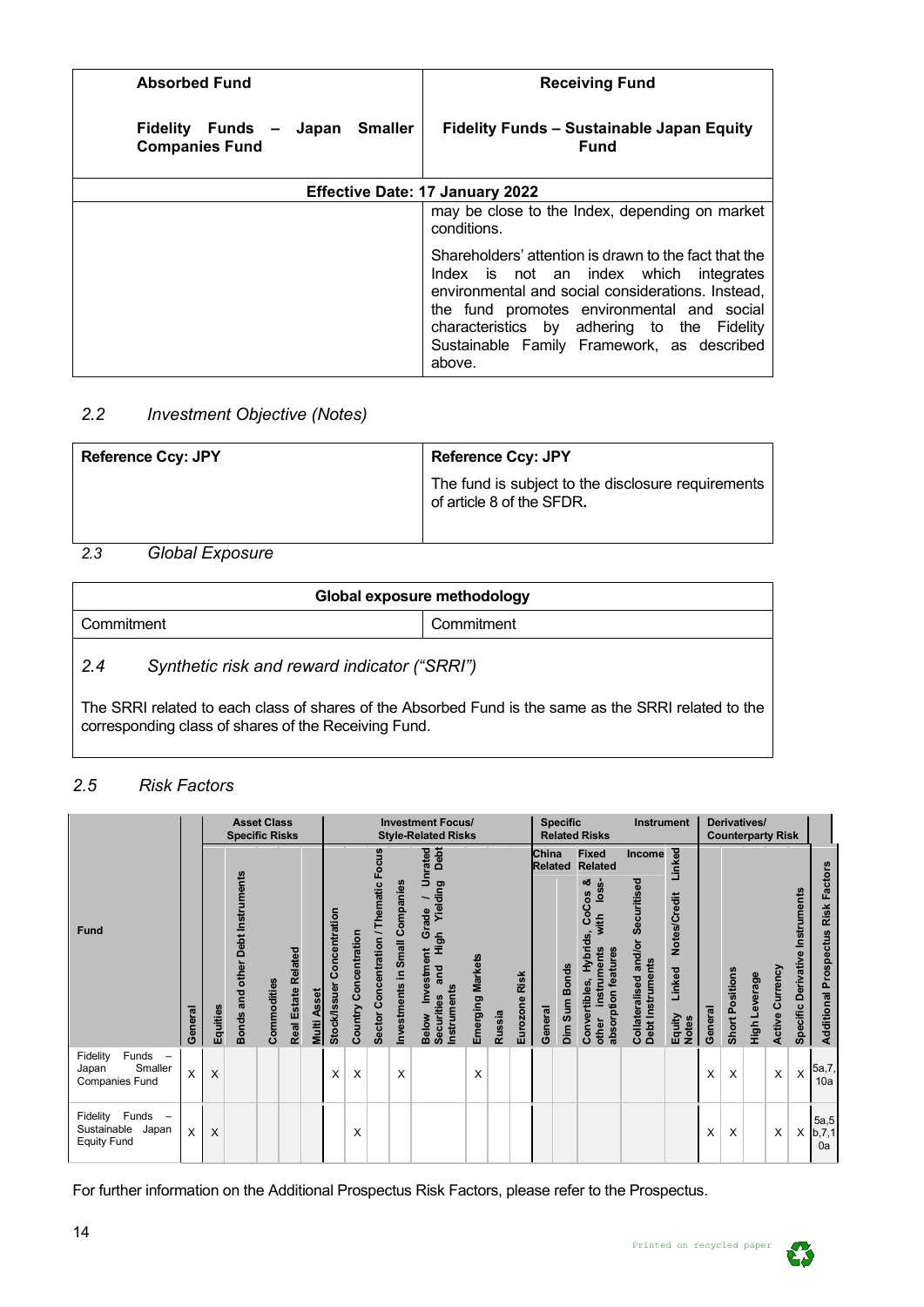<span id="page-14-0"></span>

|                                                   | <b>CFDs</b>                   |                                |                               | <b>TRS</b>                      |                               | <b>Securities</b><br>Lending                  | <b>Repurchase</b><br>and reverse<br>repurchase<br>agreements |                                 |  |
|---------------------------------------------------|-------------------------------|--------------------------------|-------------------------------|---------------------------------|-------------------------------|-----------------------------------------------|--------------------------------------------------------------|---------------------------------|--|
| <b>Fund Name</b>                                  | Maximum leve<br>(in % of TNA) | Expected leve<br>(in % of TNA) | Maximum leve<br>(in % of TNA) | Expected level<br>(in % of TNA) | Maximum leve<br>(in % of TNA) | Expected leve<br>of TNA)<br>న్<br>$\tilde{=}$ | Maximum level<br>of TNA)<br>$\lim_{\infty} \frac{1}{2}$      | Expected level<br>(in % of TNA) |  |
| Fidelity Funds - Japan Smaller Companies<br>Fund  | 10                            | $\mathbf 0$                    | $\Omega$                      | $\Omega$                        | 30                            | 15                                            | 30                                                           | 0                               |  |
| Fidelity Funds - Sustainable Japan Equity<br>Fund | 10                            | $\mathbf 0$                    | $\Omega$                      | $\Omega$                        | 30                            | 15                                            | 30                                                           | $\Omega$                        |  |

# <span id="page-14-1"></span>*2.7 Profile of typical investor*

| Merging Funds |                                                                         |
|---------------|-------------------------------------------------------------------------|
|               | The profile of typical investor in the classes of shares of the Merging |

The profile of typical investor in the classes of shares of the Merging Funds is investors who wish to participate in equity markets while being prepared to accept the risks described for each Equity Fund of the Company under "Risk Factors", Part I (1.2) of the Prospectus. Investment in an Equity Fund can be regarded as a medium or long-term investment.

## <span id="page-14-2"></span>*2.8 Absorbed and corresponding Receiving classes of shares - features and characteristics*

As indicated in the "*Absorbed and Receiving Classes of Shares Table*" included at the beginning of the letter, classes of shares A-ACC-EUR, A-ACC-USD (hedged)\*\*, A-JPY, I-USD\*\* and Y-ACC-JPY Absorbed Fund will each merge into the corresponding class of shares of the Receiving Fund.

Each of the absorbed and receiving classes of shares has identical features in terms of distribution policy, minimum investment criteria, if any, and fee structure – except for the ongoing charges which are as follows:

|                                                                                                           | Ongoing<br>charges<br>A-ACC-<br><b>EUR</b> | Ongoing<br>charges<br>A-ACC-USD<br>(hedged) | Ongoing<br>charges<br><b>A-JPY</b> | Ongoing<br>charges<br><b>I-USD</b> | Ongoing<br>charges<br>Y-ACC-<br><b>JPY</b> |
|-----------------------------------------------------------------------------------------------------------|--------------------------------------------|---------------------------------------------|------------------------------------|------------------------------------|--------------------------------------------|
| Fidelity Funds - Japan<br>Smaller<br>Companies<br>Fund                                                    | 1.94                                       | 1.94                                        | 1.94                               | 0.91                               | 1.09                                       |
| <b>Fidelity</b><br><b>Funds</b><br>$\overline{\phantom{0}}$<br>Sustainable<br>Japan<br><b>Equity Fund</b> | 1.93                                       | 1.93                                        | 1.93                               | $0.90***$                          | 1.08                                       |

\*\* These class of shares are not authorised for distribution to the public in Belgium.



<sup>\*\*\*</sup>For new Classes of Shares to be launched in advance of the Merger, the OCF is an estimate of the ongoing expenses over 12 months which is based on information available in respect of the corresponding Class of shares in the Absorbed Fund. The actual figure may be different from this estimated figure and may vary from year to year.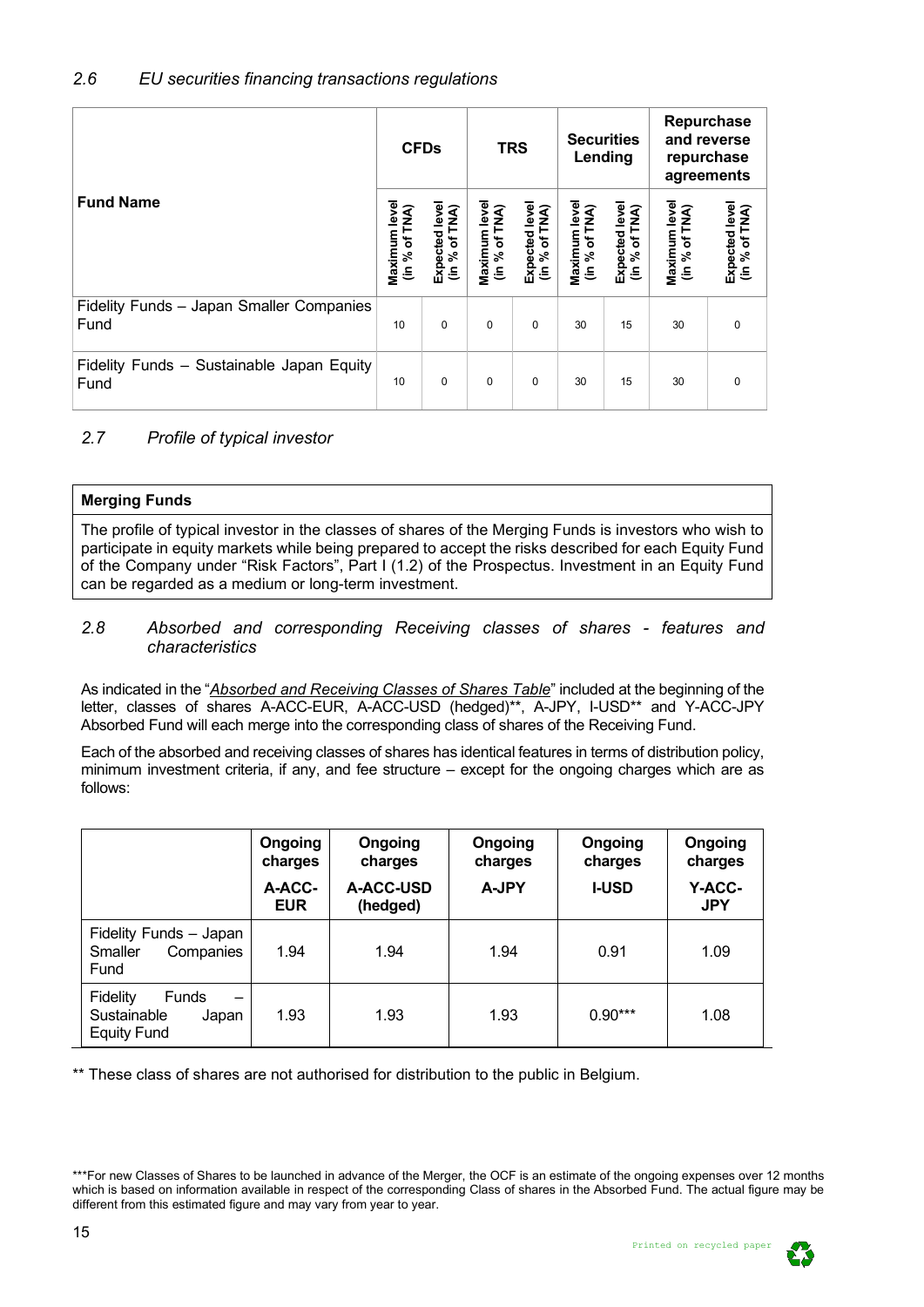<span id="page-15-0"></span>

| <b>Absorbed Fund</b>                   | <b>Receiving Fund</b>              |  |  |  |  |  |  |
|----------------------------------------|------------------------------------|--|--|--|--|--|--|
|                                        |                                    |  |  |  |  |  |  |
|                                        |                                    |  |  |  |  |  |  |
| Fidelity Funds - Malaysia Fund         | <b>Fidelity Funds - ASEAN Fund</b> |  |  |  |  |  |  |
|                                        |                                    |  |  |  |  |  |  |
|                                        |                                    |  |  |  |  |  |  |
| <b>Effective Date: 31 January 2022</b> |                                    |  |  |  |  |  |  |

## <span id="page-15-1"></span>*3.1 Investment Objective*

The fund invests principally in Malaysian equity securities. Malaysia is considered to be an emerging market.

The fund is actively managed. The Investment Manager will, when selecting investments for the fund and for the purposes of monitoring risk, consider the MSCI Malaysia IMI Custom Capped Index (the "Index") as the Index constituents are representative of the type of companies the fund invests in. When monitoring risk, the Investment Manager references the Index for the purpose of setting internal guidelines. These guidelines represent overall levels of exposure relative to the Index and do not imply that the fund will invest in the Index constituents although a substantial portion of the fund's investments is likely to be part of the Index. Where the fund invests in securities that are included in the Index, its allocation to those securities is likely to differ from the Index allocation. However, given that the market in which the fund invests is highly concentrated, the overlap between the fund's portfolio and the Index is expected to be high. The fund's performance can be assessed against the Index as the Index constituents are representative of the type of companies the fund invests in.

The fund invests principally in equity securities quoted on stock exchanges in the ASEAN region, such as Singapore, Malaysia, Thailand, the Philippines and Indonesia. The ASEAN countries are defined as the members of the Association of South East Asian Nations, which may include certain countries considered to be emerging markets.

The fund is actively managed. The Investment Manager will, when selecting investments for the fund and for the purposes of monitoring risk consider the MSCI AC ASEAN Index (the "Index") as the Index constituents are representative of the type of companies the fund invests in. When monitoring risk, the Investment Manager references the Index for the purpose of setting internal guidelines. These guidelines represent overall levels of exposure relative to the Index and do not imply that the fund will invest in the Index constituents. Where the fund invests in securities that are included in the Index, its allocation to those securities is likely to differ from the Index allocation. The Investment Manager has a wide range of discretion with regards to the investment selection and may invest in companies, sectors, countries and security types not included in the Index in order to take advantage of investment opportunities. It is expected that over long time periods, the fund's performance will differ from the Index. However, over short time periods, the fund's performance may be close to the Index, depending on market conditions. The fund's performance can be assessed against the Index.

## <span id="page-15-2"></span>*3.2 Investment Objective (Notes)*

| <b>Reference Ccy: USD</b> | <b>Reference Ccy: USD</b>                                                                                                                                                               |
|---------------------------|-----------------------------------------------------------------------------------------------------------------------------------------------------------------------------------------|
|                           | The fund invests in the ASEAN region and may<br>invest in different countries in this region. It is<br>unconstrained in the amount that it may invest in<br>any country in this region. |

## <span id="page-15-3"></span>*3.3 Global Exposure*

| Global exposure methodology |            |  |  |  |
|-----------------------------|------------|--|--|--|
| Commitment                  | Commitment |  |  |  |

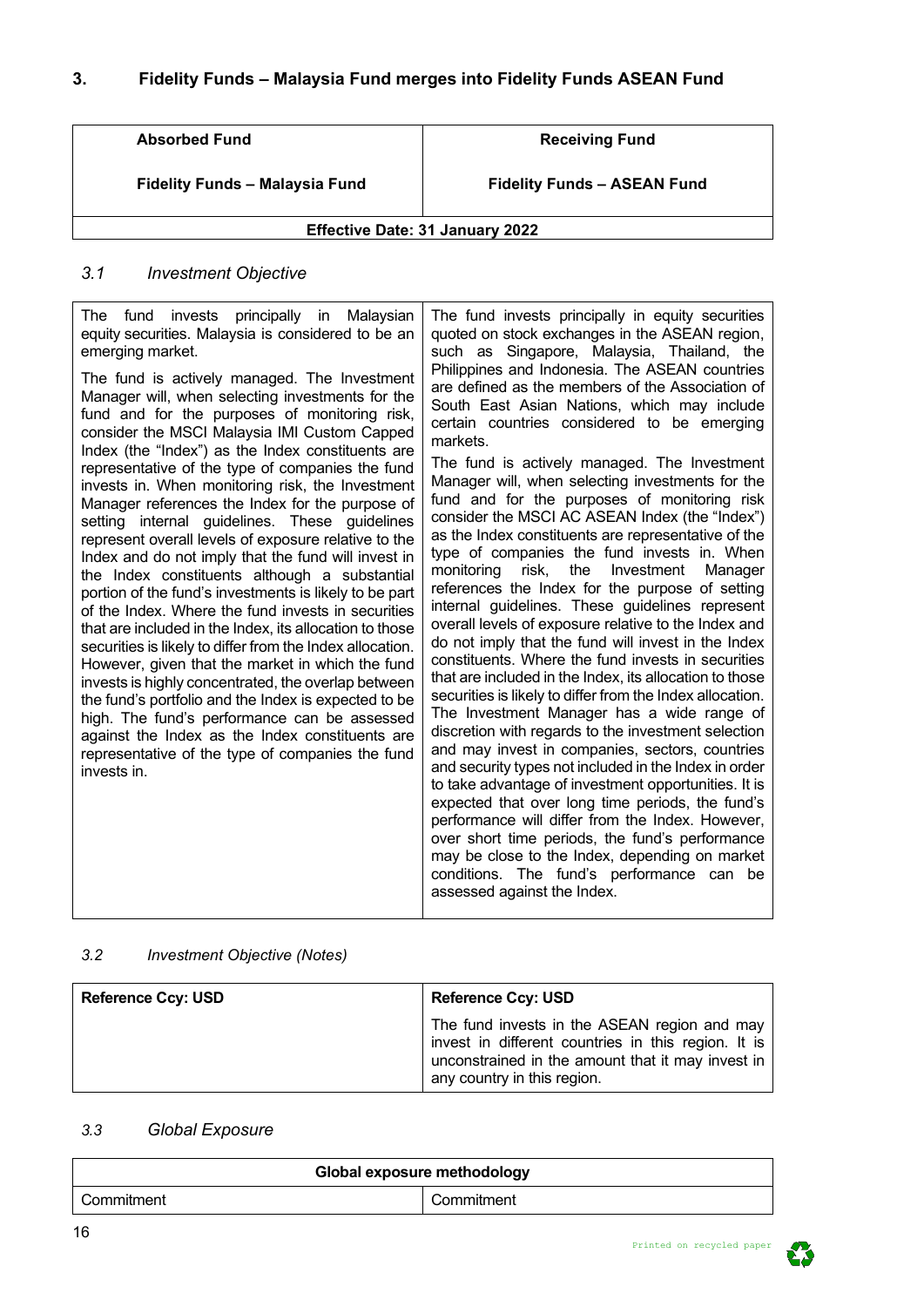# **Fidelity Funds – Malaysia Fund**

**Fidelity Funds – ASEAN Fund**

# **Effective Date: 31 January 2022**

## <span id="page-16-0"></span>*3.4 Synthetic risk and reward indicator ("SRRI")*

|                          | <b>Absorbed Fund</b> | <b>Receiving Fund</b>    |             |  |  |  |  |  |
|--------------------------|----------------------|--------------------------|-------------|--|--|--|--|--|
| <b>Classes of Shares</b> | <b>SRRI</b>          | <b>Classes of Shares</b> | <b>SRRI</b> |  |  |  |  |  |
| A-USD                    |                      | A-USD                    |             |  |  |  |  |  |
| Y-ACC-USD                |                      | Y-ACC -USD               |             |  |  |  |  |  |

## <span id="page-16-1"></span>*3.5 Risk Factors*

|                                                                |         |          | <b>Specific Risks</b>               | <b>Asset Class</b> |                               |                       |                               |                       |                                              |                                | <b>Investment Focus/</b><br><b>Style-Related Risks</b>                                                    |                            |               |                         | <b>Specific</b>                    | <b>Related Risks</b>                                                                                                    | Instrument                                                  |                                                  |         | Derivatives/<br><b>Counterparty Risk</b> |               |                        |                                       |                                                     |
|----------------------------------------------------------------|---------|----------|-------------------------------------|--------------------|-------------------------------|-----------------------|-------------------------------|-----------------------|----------------------------------------------|--------------------------------|-----------------------------------------------------------------------------------------------------------|----------------------------|---------------|-------------------------|------------------------------------|-------------------------------------------------------------------------------------------------------------------------|-------------------------------------------------------------|--------------------------------------------------|---------|------------------------------------------|---------------|------------------------|---------------------------------------|-----------------------------------------------------|
|                                                                |         |          |                                     |                    |                               |                       |                               |                       | Focus                                        |                                | Debt<br>rated                                                                                             |                            |               |                         | China<br><b>Related</b>            | <b>Fixed</b><br><b>Related</b>                                                                                          | Income                                                      | Linked                                           |         |                                          |               |                        |                                       |                                                     |
| <b>Fund</b>                                                    | General | Equities | and other Debt Instruments<br>Bonds | Commodities        | Related<br><b>Real Estate</b> | <b>Asset</b><br>Multi | Concentration<br>Stock/Issuer | Country Concentration | Thematic<br>Concentration /<br><b>Sector</b> | Investments in Small Companies | Ŝ<br>Yielding<br>Grade<br>High<br>estment<br>and<br>Instruments<br><u>š</u><br>Securities<br><b>Below</b> | <b>Markets</b><br>Emerging | <b>Russia</b> | <b>Risk</b><br>Eurozone | <b>Bonds</b><br>Dim Sum<br>General | ఱ<br>$\frac{8}{10}$<br>80<br>CoC<br>with<br>Hybrids,<br>features<br>instruments<br>Convertibles,<br>absorption<br>other | Securitised<br>and/or<br>Debt Instruments<br>Collateralised | Notes/Credit<br>Linked<br>Equity<br><b>Notes</b> | General | Short Positions                          | High Leverage | urrency<br>ပ<br>Active | Instruments<br>Derivative<br>Specific | <b>Risk Factors</b><br><b>Additional Prospectus</b> |
| Funds<br>Fidelity<br>$\overline{\phantom{a}}$<br>Malaysia Fund | X       | Χ        |                                     |                    |                               |                       | X                             | X                     |                                              |                                |                                                                                                           | X                          |               |                         |                                    |                                                                                                                         |                                                             |                                                  | X       | X                                        |               | X                      | X                                     | 5a,7                                                |
| Funds<br>Fidelity<br><b>ASEAN Fund</b>                         | X       | Χ        |                                     |                    |                               |                       | X                             |                       |                                              |                                |                                                                                                           | X                          |               |                         |                                    |                                                                                                                         |                                                             |                                                  | X       | X                                        |               | X                      | X                                     | 5a,7                                                |

For further information on the Additional Prospectus Risk Factors, please refer to the Prospectus.

# <span id="page-16-2"></span>*3.6 EU securities financing transactions regulations*

|                                | <b>CFDs</b>                   |                                 |                               | <b>TRS</b>                      | <b>Securities</b>              | Lending                                                         | Repurchase<br>and reverse<br>repurchase<br>agreements |                                 |  |
|--------------------------------|-------------------------------|---------------------------------|-------------------------------|---------------------------------|--------------------------------|-----------------------------------------------------------------|-------------------------------------------------------|---------------------------------|--|
| <b>Fund Name</b>               | Maximum leve<br>(in % of TNA) | Expected level<br>(in % of TNA) | Maximum leve<br>(in % of TNA) | Expected level<br>(in % of TNA) | Maximum level<br>(in % of TNA) | Expected level<br>(in % of TNA)<br>$\mathbf{r}$<br>$\mathbf{r}$ | Maximum level<br>of TNA)<br>$\lim_{k \to \infty}$     | Expected level<br>(in % of TNA) |  |
| Fidelity Funds - Malaysia Fund | 10                            | $\mathbf 0$                     | $\Omega$                      | 0                               | 30                             | 15                                                              | 30                                                    | $\mathbf 0$                     |  |
| Fidelity Funds - ASEAN Fund    | 10                            | $\Omega$                        | $\Omega$                      | $\Omega$                        | 30                             | 15                                                              | 30                                                    | $\mathbf 0$                     |  |

# <span id="page-16-3"></span>*3.7 Profile of typical investor*

## **Merging Funds**

The profile of typical investor in the classes of shares of the Merging Funds is investors who wish to participate in equity markets while being prepared to accept the risks described for each Equity Fund of the Company under "Risk Factors", Part I (1.2) of the Prospectus. Investment in an Equity Fund can be regarded as a medium or long-term investment.



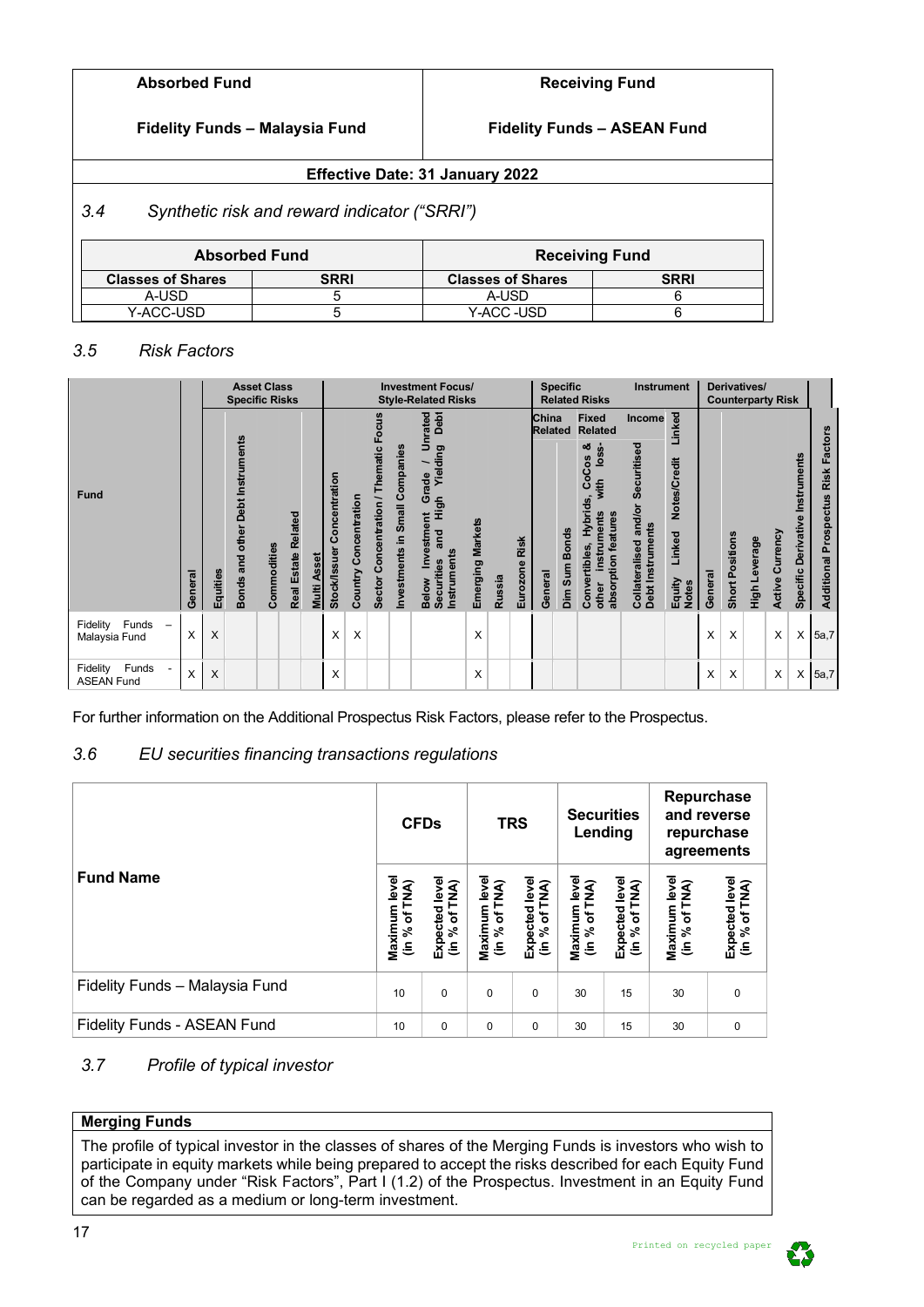#### <span id="page-17-0"></span>*3.8 Absorbed and corresponding Receiving classes of shares - features and characteristics*

As indicated in the "*Absorbed and Receiving Classes of Shares Table*" included at the beginning of the letter, classes of shares A-USD and Y-ACC-USD of the Absorbed Fund will each merge into the corresponding class of shares of the Receiving Fund.

Each of the absorbed and receiving classes of shares has identical features in terms of distribution policy, minimum investment criteria. and fee structure – except for the ongoing charges which are as follows:

|                                                                           | <b>Ongoing charges</b><br><b>A-USD</b> | <b>Ongoing charges</b><br><b>Y-ACC-USD</b> |
|---------------------------------------------------------------------------|----------------------------------------|--------------------------------------------|
| Fidelity<br>Funds<br>$\qquad \qquad \longleftarrow$<br>Malaysia Fund      | 1.95                                   | 1.10                                       |
| Fidelity<br><b>Funds</b><br>$\overline{\phantom{m}}$<br><b>ASEAN Fund</b> | 1.94                                   | 1.09                                       |

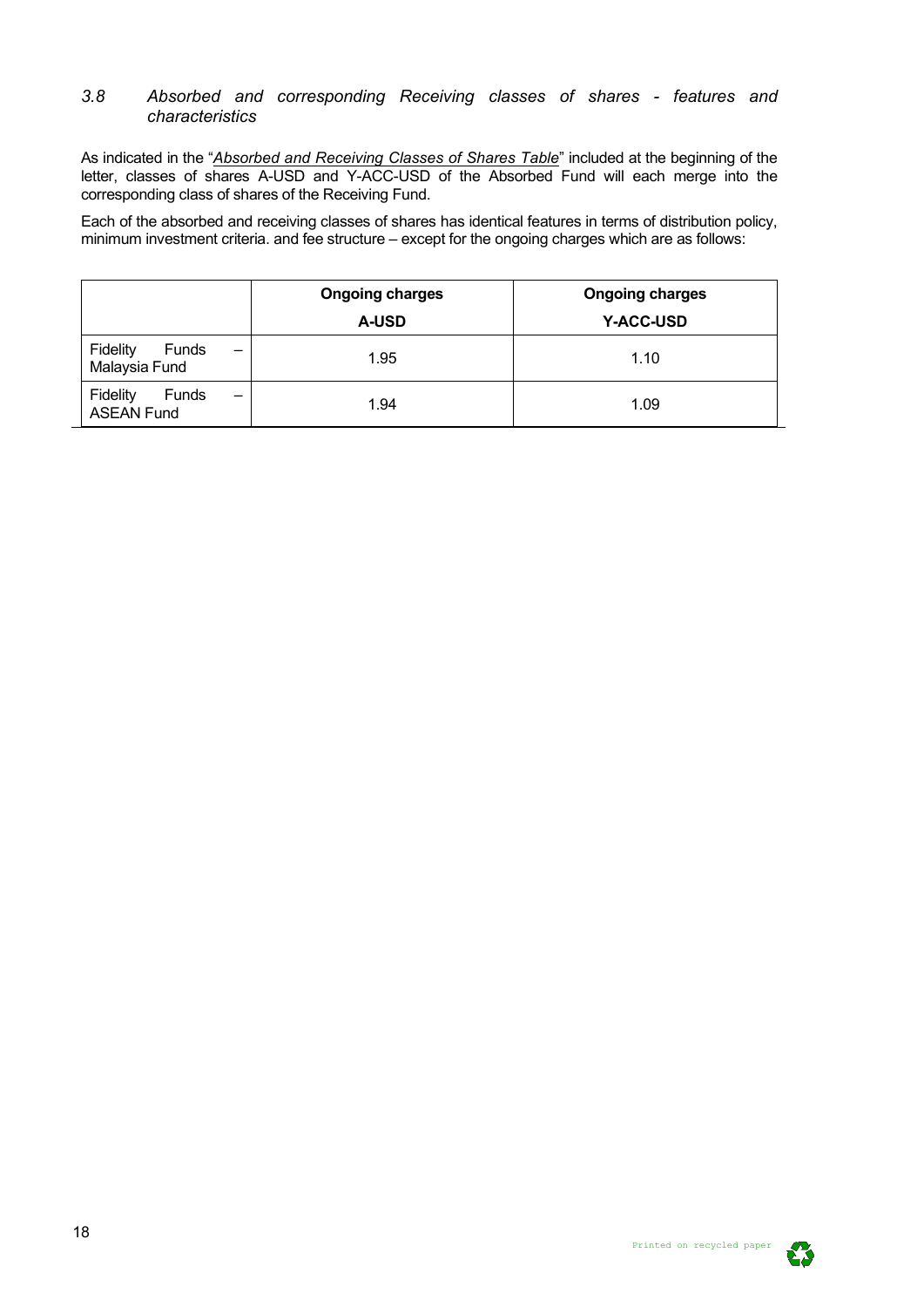<span id="page-18-0"></span>

| <b>Absorbed Fund</b>                    | <b>Receiving Fund</b>              |  |  |  |  |  |  |  |
|-----------------------------------------|------------------------------------|--|--|--|--|--|--|--|
| <b>Fidelity Funds - Singapore Fund*</b> | <b>Fidelity Funds - ASEAN Fund</b> |  |  |  |  |  |  |  |
| <b>Effective Date: 31 January 2022</b>  |                                    |  |  |  |  |  |  |  |

# <span id="page-18-1"></span>*4.1 Investment Objective*

| The fund invests principally in equity securities<br>quoted on the stock exchange in Singapore.<br>The fund is actively managed. The Investment<br>Manager will, when selecting investments for the<br>fund and for the purposes of monitoring risk,<br>consider the FTSE Straits Times All Share Custom<br>Index (the "Index") as the Index constituents are<br>representative of the type of companies the fund<br>invests in. When monitoring risk, the Investment<br>Manager references the Index for the purpose of<br>setting internal guidelines. These guidelines<br>represent overall levels of exposure relative to the<br>Index and do not imply that the fund will invest in<br>the Index constituents although a substantial<br>portion of the fund's investments is likely to be part<br>of the Index. Where the fund invests in securities<br>that are included in the Index, its allocation to those<br>securities is likely to differ from the Index allocation.<br>However, given that the market in which the fund<br>invests is highly concentrated, the overlap between<br>the fund's portfolio and the Index is expected to be<br>high. The fund's performance can be assessed<br>against its Index as the Index constituents are<br>representative of the type of companies the fund<br>invests in. | The fund invests principally in equity securities<br>quoted on stock exchanges in the ASEAN region,<br>such as Singapore, Malaysia, Thailand, the<br>Philippines and Indonesia. The ASEAN countries<br>are defined as the members of the Association of<br>South East Asian Nations, which may include<br>certain countries considered to be emerging<br>markets.<br>The fund is actively managed. The Investment<br>Manager will, when selecting investments for the<br>fund and for the purposes of monitoring risk<br>consider the MSCI AC ASEAN Index (the "Index")<br>as the Index constituents are representative of the<br>type of companies the fund invests in. When<br>monitoring<br>risk,<br>the<br>Investment<br>Manager<br>references the Index for the purpose of setting<br>internal guidelines. These guidelines represent<br>overall levels of exposure relative to the Index and<br>do not imply that the fund will invest in the Index<br>constituents. Where the fund invests in securities<br>that are included in the Index, its allocation to those<br>securities is likely to differ from the Index allocation.<br>The Investment Manager has a wide range of<br>discretion with regards to the investment selection<br>and may invest in companies, sectors, countries<br>and security types not included in the Index in order<br>to take advantage of investment opportunities. It is<br>expected that over long time periods, the fund's<br>performance will differ from the Index. However,<br>over short time periods, the fund's performance<br>may be close to the Index, depending on market<br>conditions. The fund's performance can be<br>assessed against the Index. |
|----------------------------------------------------------------------------------------------------------------------------------------------------------------------------------------------------------------------------------------------------------------------------------------------------------------------------------------------------------------------------------------------------------------------------------------------------------------------------------------------------------------------------------------------------------------------------------------------------------------------------------------------------------------------------------------------------------------------------------------------------------------------------------------------------------------------------------------------------------------------------------------------------------------------------------------------------------------------------------------------------------------------------------------------------------------------------------------------------------------------------------------------------------------------------------------------------------------------------------------------------------------------------------------------------------------------------|-----------------------------------------------------------------------------------------------------------------------------------------------------------------------------------------------------------------------------------------------------------------------------------------------------------------------------------------------------------------------------------------------------------------------------------------------------------------------------------------------------------------------------------------------------------------------------------------------------------------------------------------------------------------------------------------------------------------------------------------------------------------------------------------------------------------------------------------------------------------------------------------------------------------------------------------------------------------------------------------------------------------------------------------------------------------------------------------------------------------------------------------------------------------------------------------------------------------------------------------------------------------------------------------------------------------------------------------------------------------------------------------------------------------------------------------------------------------------------------------------------------------------------------------------------------------------------------------------------------------------------------------------------------------------------------------------------------|
|----------------------------------------------------------------------------------------------------------------------------------------------------------------------------------------------------------------------------------------------------------------------------------------------------------------------------------------------------------------------------------------------------------------------------------------------------------------------------------------------------------------------------------------------------------------------------------------------------------------------------------------------------------------------------------------------------------------------------------------------------------------------------------------------------------------------------------------------------------------------------------------------------------------------------------------------------------------------------------------------------------------------------------------------------------------------------------------------------------------------------------------------------------------------------------------------------------------------------------------------------------------------------------------------------------------------------|-----------------------------------------------------------------------------------------------------------------------------------------------------------------------------------------------------------------------------------------------------------------------------------------------------------------------------------------------------------------------------------------------------------------------------------------------------------------------------------------------------------------------------------------------------------------------------------------------------------------------------------------------------------------------------------------------------------------------------------------------------------------------------------------------------------------------------------------------------------------------------------------------------------------------------------------------------------------------------------------------------------------------------------------------------------------------------------------------------------------------------------------------------------------------------------------------------------------------------------------------------------------------------------------------------------------------------------------------------------------------------------------------------------------------------------------------------------------------------------------------------------------------------------------------------------------------------------------------------------------------------------------------------------------------------------------------------------|

# <span id="page-18-2"></span>*4.2 Investment Objective (Notes)*

| <b>Reference Ccy: USD</b> | <b>Reference Ccy: USD</b>                                                                                                                                                               |
|---------------------------|-----------------------------------------------------------------------------------------------------------------------------------------------------------------------------------------|
|                           | The fund invests in the ASEAN region and may<br>invest in different countries in this region. It is<br>unconstrained in the amount that it may invest in<br>any country in this region. |

# <span id="page-18-3"></span>*4.3 Global Exposure*

| Global exposure methodology |            |  |  |  |  |  |  |  |  |  |
|-----------------------------|------------|--|--|--|--|--|--|--|--|--|
| Commitment                  | Commitment |  |  |  |  |  |  |  |  |  |

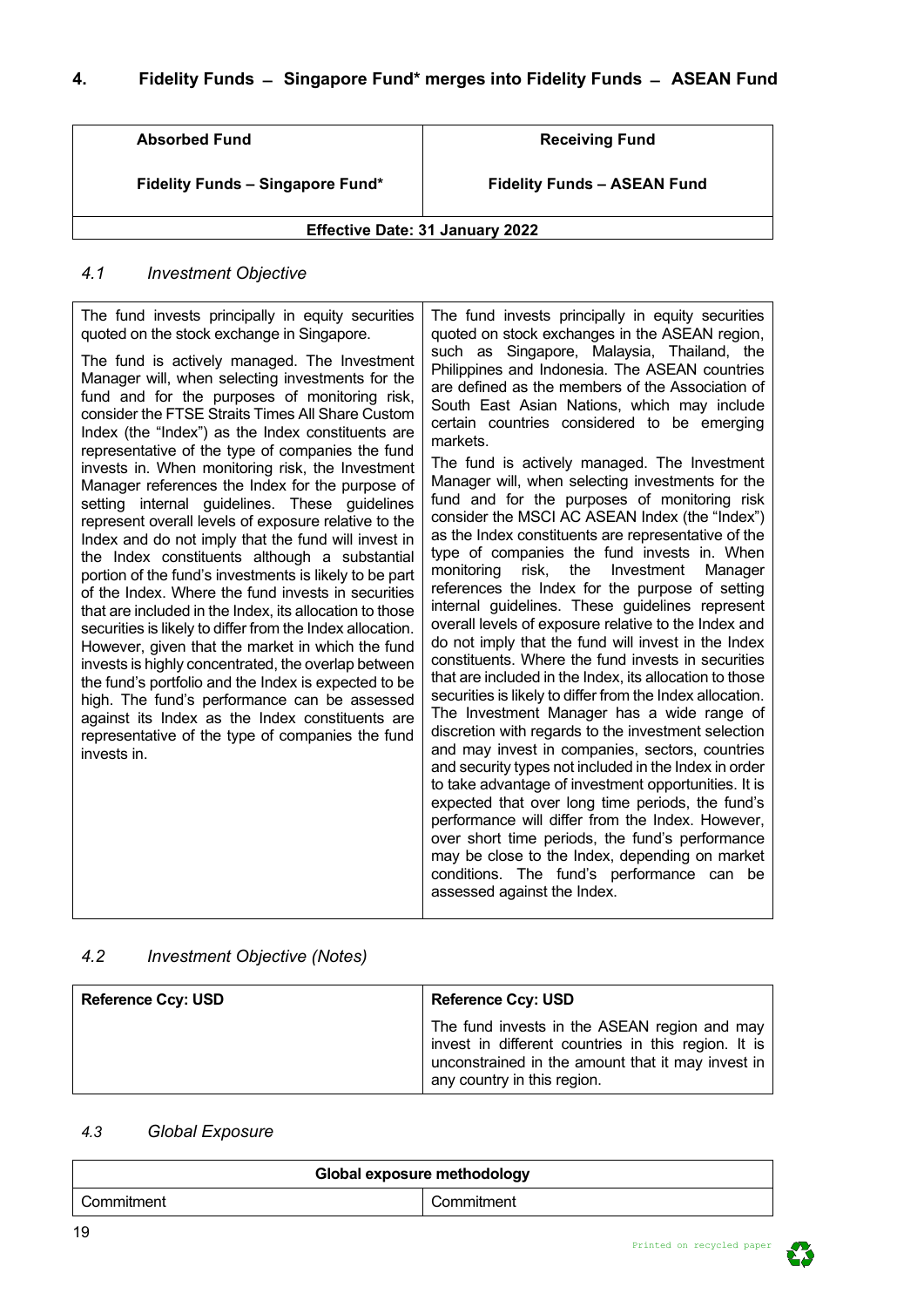| <b>Absorbed Fund</b> |  |
|----------------------|--|
|----------------------|--|

**Fidelity Funds – Singapore Fund\***

**Fidelity Funds – ASEAN Fund**

# **Effective Date: 31 January 2022**

# <span id="page-19-0"></span>*4.4 Synthetic risk and reward indicator ("SRRI")*

The SRRI related to each class of shares of the Absorbed Fund is the same as the SRRI related to the corresponding class of shares of the Receiving Fund.

## <span id="page-19-1"></span>*4.5 Risk Factors*

|                                        |         |          | <b>Specific Risks</b>               | <b>Asset Class</b> |                                      |                       |                                          | <b>Investment Focus/</b><br><b>Style-Related Risks</b> |                                       |                                   |                                                                                            | <b>Specific</b>            | <b>Related Risks</b> | Instrument       |                          | Derivatives/<br><b>Counterparty Risk</b>                                                                                              |                                                             |                                                  |         |                 |               |                        |                                       |                                                     |
|----------------------------------------|---------|----------|-------------------------------------|--------------------|--------------------------------------|-----------------------|------------------------------------------|--------------------------------------------------------|---------------------------------------|-----------------------------------|--------------------------------------------------------------------------------------------|----------------------------|----------------------|------------------|--------------------------|---------------------------------------------------------------------------------------------------------------------------------------|-------------------------------------------------------------|--------------------------------------------------|---------|-----------------|---------------|------------------------|---------------------------------------|-----------------------------------------------------|
|                                        |         |          |                                     |                    |                                      |                       |                                          |                                                        | Focus                                 |                                   | Debt<br>Unrated                                                                            |                            |                      |                  | China<br><b>Related</b>  | <b>Fixed</b><br><b>Related</b>                                                                                                        | Income                                                      | Linked                                           |         |                 |               |                        |                                       |                                                     |
| Fund                                   | General | Equities | and other Debt Instruments<br>Bonds | Commodities        | <b>Related</b><br><b>Real Estate</b> | <b>Asset</b><br>Multi | oncentration<br>ပ<br><b>Stock/Issuer</b> | Country Concentration                                  | Thematic<br>╮<br>Sector Concentration | Small Companies<br>Investments in | Yielding<br>Grade<br>High<br>E<br>estm<br>and<br>Instruments<br>Securities<br><b>Below</b> | <b>Markets</b><br>Emerging | <b>Russia</b>        | Risk<br>Eurozone | Dim Sum Bonds<br>General | య<br>ທ່<br>ဗိ<br>$\tilde{\mathbf{e}}$<br>ပ္ပိ<br>with<br>Hybrids,<br>ption features<br>instruments<br>Convertibles,<br>absor<br>other | Securitised<br>and/or<br>Debt Instruments<br>Collateralised | Notes/Credit<br>Linked<br>Equity<br><b>Notes</b> | General | Short Positions | High Leverage | urrency<br>ပ<br>Active | Instruments<br>Derivative<br>Specific | <b>Risk Factors</b><br><b>Additional Prospectus</b> |
| Funds<br>Fidelity<br>Singapore Fund*   | X       | X        |                                     |                    | X                                    |                       | X                                        | X                                                      |                                       |                                   |                                                                                            |                            |                      |                  |                          |                                                                                                                                       |                                                             |                                                  | X       | $\times$        |               | X                      | X                                     | 5a,7,<br>10a                                        |
| Funds<br>Fidelity<br><b>ASEAN Fund</b> | X       | X        |                                     |                    |                                      |                       | X                                        |                                                        |                                       |                                   |                                                                                            | X                          |                      |                  |                          |                                                                                                                                       |                                                             |                                                  | Χ       | X               |               | X                      | X                                     | 5a,7                                                |

For further information on the Additional Prospectus Risk Factors, please refer to the Prospectus.

# <span id="page-19-2"></span>*4.6 EU securities financing transactions regulations*

|                                  |                               | <b>CFDs</b>                                        |                                | <b>TRS</b>                                    |                                         | <b>Securities</b><br>Lending    | Repurchase<br>and reverse<br>repurchase<br>agreements |                                 |  |  |
|----------------------------------|-------------------------------|----------------------------------------------------|--------------------------------|-----------------------------------------------|-----------------------------------------|---------------------------------|-------------------------------------------------------|---------------------------------|--|--|
| <b>Fund Name</b>                 | Maximum leve<br>(in % of TNA) | Expected leve<br>$%$ of TNA)<br>$\tilde{\epsilon}$ | Maximum level<br>(in % of TNA) | Expected level<br>TNA)<br>% of<br>$\tilde{=}$ | Maximum leve<br><b>TNA</b><br>% of<br>٤ | Expected level<br>(in % of TNA) | Maximum level<br>of TNA)<br>$\frac{96}{10}$           | Expected level<br>(in % of TNA) |  |  |
| Fidelity Funds - Singapore Fund* | 10                            | $\mathbf{0}$                                       | 0                              | 0                                             | 30                                      | 15                              | 30                                                    | 0                               |  |  |
| Fidelity Funds - ASEAN Fund      | 10                            | $\mathbf{0}$                                       | 0                              | 0                                             | 30                                      | 15                              | 30                                                    | 0                               |  |  |

# <span id="page-19-3"></span>*4.7 Profile of typical investor*

## **Merging Funds**

The profile of typical investor in the classes of shares of the Merging Funds is investors who wish to participate in equity markets while being prepared to accept the risks described for each Equity Fund of the Company under "Risk Factors", Part I (1.2) of the Prospectus. Investment in an Equity Fund can be regarded as a medium or long-term investment.

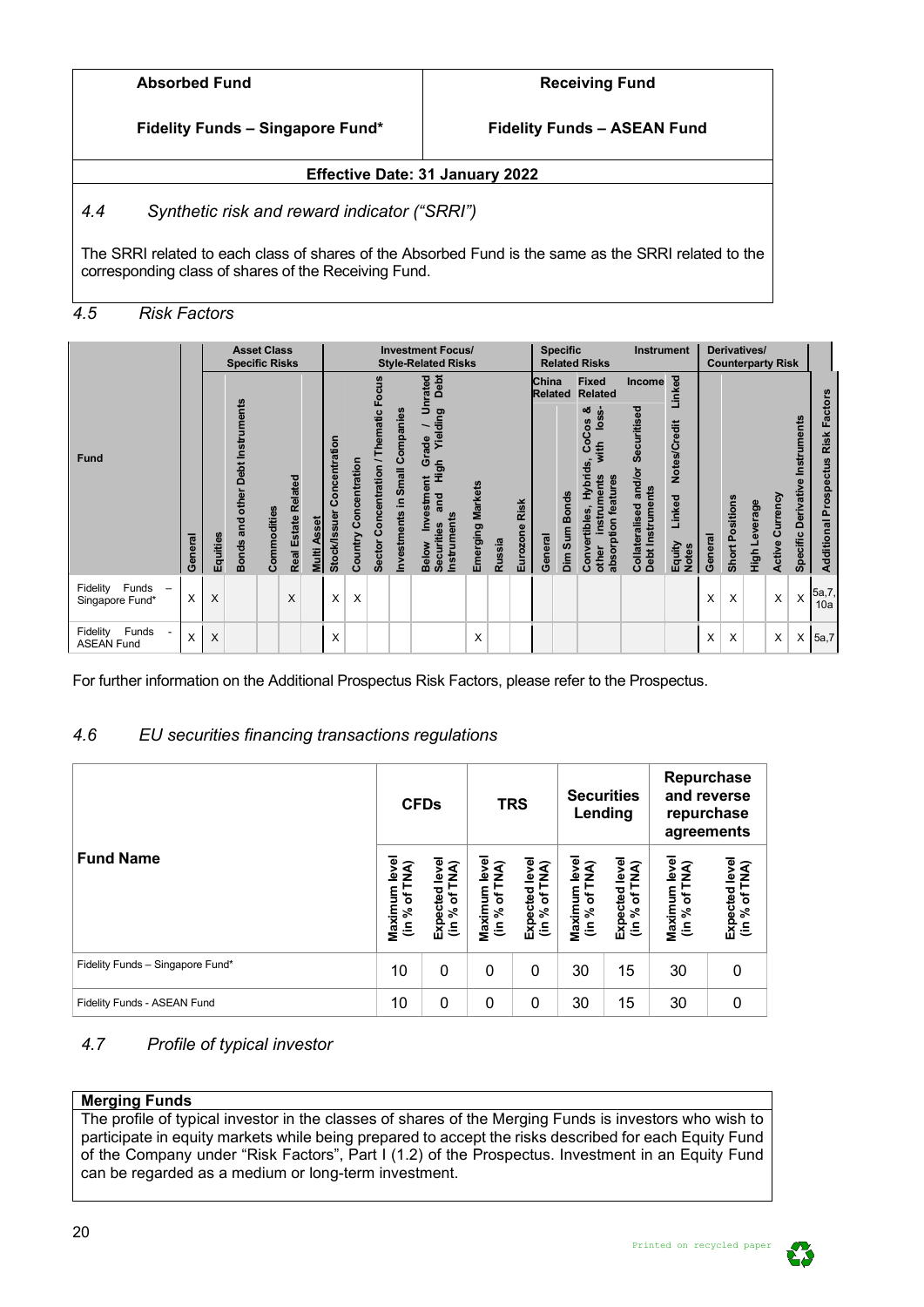### <span id="page-20-0"></span>*4.8 Absorbed and corresponding Receiving classes of shares - features and characteristics*

As indicated in the "*Absorbed and Receiving Classes of Shares Table*" included at the beginning of the letter, classes of shares A-SGD\*\*, A-USD\*\*, Y-ACC-SGD\*\*, Y-ACC-USD\*\*, Y-SGD\*\* and Y-USD\*\* of the Absorbed Fund will each merge into the corresponding class of shares of the Receiving Fund.

Each of the absorbed and receiving classes of shares has identical features in terms of distribution policy, minimum investment criteria, if any, with exception to the ongoing charges which are as follows:

|                                                 | Ongoing<br>charges<br><b>A-USD</b> | Ongoing<br>charges<br><b>A-SGD</b> | Ongoing<br>charges<br><b>Y-ACC-USD</b> | Ongoing<br>charges<br>Y-ACC-<br><b>SGD</b> | Ongoing<br>charges<br><b>Y-USD</b> | Ongoing<br>charges<br><b>Y-SGD</b> |
|-------------------------------------------------|------------------------------------|------------------------------------|----------------------------------------|--------------------------------------------|------------------------------------|------------------------------------|
| <b>Fidelity</b><br>Funds $-$<br>Singapore Fund* | 1.92                               | 1.93                               | 1.08                                   | 1.08                                       | 1.08                               | 1.08                               |
| Fidelity<br>Funds $-$<br><b>ASEAN Fund</b>      | 1.94                               | 1.94                               | 1.09                                   | $1.09***$                                  | 1.09                               | $1.09***$                          |

\* This fund is not authorised for distribution to the public in Belgium.

\*\*These class of shares are not authorised for distribution to the public in Belgium.

\*\*\*For new Classes of Shares to be launched in advance of the Merger, the OCF is an estimate of the ongoing expenses over 12 months which is based on information available in respect of the corresponding Class of shares in the Absorbed Fund. The actual figure may be different from this estimated figure and may vary from year to year.

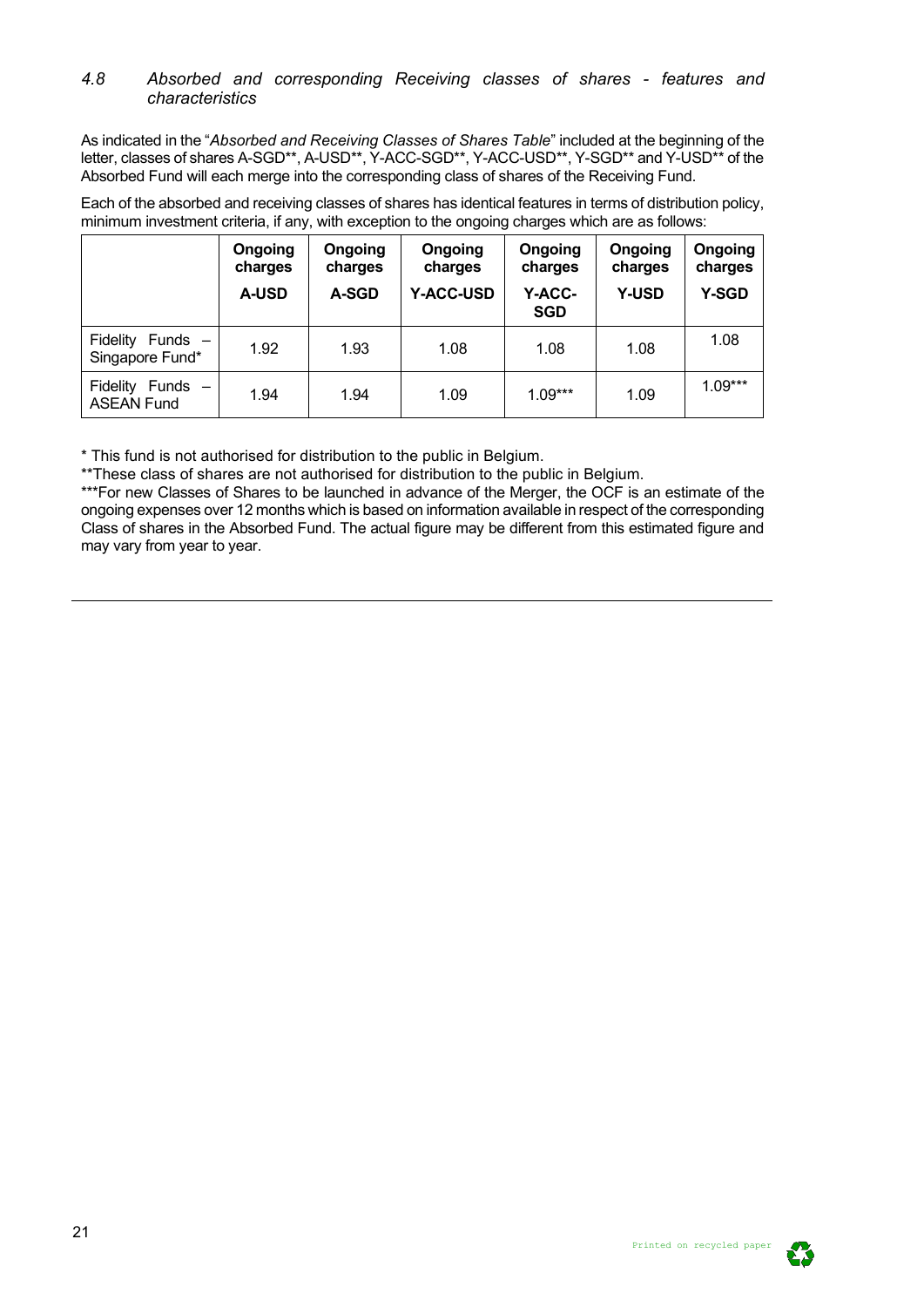<span id="page-21-0"></span>

| <b>Absorbed Fund</b>                   | <b>Receiving Fund</b>                      |  |  |  |  |  |
|----------------------------------------|--------------------------------------------|--|--|--|--|--|
| <b>Fidelity Funds - Taiwan Fund*</b>   | <b>Fidelity Funds - Greater China Fund</b> |  |  |  |  |  |
| <b>Effective Date: 17 January 2022</b> |                                            |  |  |  |  |  |

# <span id="page-21-1"></span>*5.1 Investment Objective*

| The fund invests principally in Taiwanese equities.                                                                                                                                                                                                                                                                                                                                                                                                                                                                                                                                           | The fund invests principally in equity securities                                                                                                                                                                                                                                                                                                                                                                                                                                                                                                                                                                                                                                                                                                                                                                                                                                                                                                                                                                                                                                                                                                                                                                                                                                                                           |
|-----------------------------------------------------------------------------------------------------------------------------------------------------------------------------------------------------------------------------------------------------------------------------------------------------------------------------------------------------------------------------------------------------------------------------------------------------------------------------------------------------------------------------------------------------------------------------------------------|-----------------------------------------------------------------------------------------------------------------------------------------------------------------------------------------------------------------------------------------------------------------------------------------------------------------------------------------------------------------------------------------------------------------------------------------------------------------------------------------------------------------------------------------------------------------------------------------------------------------------------------------------------------------------------------------------------------------------------------------------------------------------------------------------------------------------------------------------------------------------------------------------------------------------------------------------------------------------------------------------------------------------------------------------------------------------------------------------------------------------------------------------------------------------------------------------------------------------------------------------------------------------------------------------------------------------------|
| Taiwan is considered to be an emerging market.                                                                                                                                                                                                                                                                                                                                                                                                                                                                                                                                                | quoted on stock exchanges in the Greater China                                                                                                                                                                                                                                                                                                                                                                                                                                                                                                                                                                                                                                                                                                                                                                                                                                                                                                                                                                                                                                                                                                                                                                                                                                                                              |
| The fund is actively managed. The Investment<br>Manager will, when selecting investments for the<br>fund and for the purposes of monitoring risk,<br>reference MSCI Taiwan Capped 8% Index (the<br>the<br>Index<br>"Index")<br>as<br>constituents<br>are                                                                                                                                                                                                                                                                                                                                      | region, which includes Hong Kong, China and<br>Taiwan. This region includes certain countries<br>considered to be emerging markets. The fund may<br>invest its net assets directly in China A and B<br>Shares.                                                                                                                                                                                                                                                                                                                                                                                                                                                                                                                                                                                                                                                                                                                                                                                                                                                                                                                                                                                                                                                                                                              |
| representative of the type of companies the fund                                                                                                                                                                                                                                                                                                                                                                                                                                                                                                                                              | The fund is actively managed. The Investment                                                                                                                                                                                                                                                                                                                                                                                                                                                                                                                                                                                                                                                                                                                                                                                                                                                                                                                                                                                                                                                                                                                                                                                                                                                                                |
| invests in. The fund's performance can be                                                                                                                                                                                                                                                                                                                                                                                                                                                                                                                                                     | Manager will, when selecting investments for the                                                                                                                                                                                                                                                                                                                                                                                                                                                                                                                                                                                                                                                                                                                                                                                                                                                                                                                                                                                                                                                                                                                                                                                                                                                                            |
| assessed against its Index.                                                                                                                                                                                                                                                                                                                                                                                                                                                                                                                                                                   | fund and for the purposes of monitoring risk                                                                                                                                                                                                                                                                                                                                                                                                                                                                                                                                                                                                                                                                                                                                                                                                                                                                                                                                                                                                                                                                                                                                                                                                                                                                                |
| The Investment Manager has a wide range of<br>discretion relative to the Index. While the fund will<br>hold assets that are components of the Index, it<br>may also invest in companies, countries or sectors<br>that are not included in, and that have different<br>weightings from, the Index in order to take<br>advantage of investment opportunities. It is<br>expected that over long time periods, the fund's<br>performance will differ from the Index. However,<br>over short time periods, the fund's performance<br>may be close to the Index, depending on market<br>conditions. | consider the MSCI Golden Dragon Index (the<br>"Index")<br>the<br>Index<br>constituents<br>as<br>are<br>representative of the type of companies the fund<br>invests in. When monitoring risk, the Investment<br>Manager may reference the Index for the purpose<br>of setting internal guidelines. These guidelines<br>represent overall levels of exposure relative to the<br>Index. Where the fund invests in securities that are<br>included in the Index, its allocation to those<br>securities is likely to differ from the Index allocation.<br>The Investment Manager has a wide range of<br>discretion with regards to the investment selection<br>and may invest in companies, sectors, countries<br>and security types not included in the Index in order<br>to take advantage of investment opportunities<br>although a substantial portion of the fund's<br>investments is likely to be part of the Index Over<br>short time periods, the fund's performance may be<br>close to the Index, depending on market conditions.<br>Over longer time periods, both the fund's portfolio<br>and performance are expected to vary from that of<br>the Index The fund's performance can be assessed<br>against its Index as the Index constituents are<br>representative of the type of companies the fund<br>invests in. |

# <span id="page-21-2"></span>*5.2 Investment Objective (Notes)*

| <b>Reference Ccy: USD</b>                                  |                      |  | <b>Reference Ccy: USD</b>                                                                                                                                                                                                                                                                                                                                                                                                                                                                                              |
|------------------------------------------------------------|----------------------|--|------------------------------------------------------------------------------------------------------------------------------------------------------------------------------------------------------------------------------------------------------------------------------------------------------------------------------------------------------------------------------------------------------------------------------------------------------------------------------------------------------------------------|
| information<br>For<br>further<br>'Additional Information'. | please refer to 1.4. |  | The fund can directly invest in China A Shares<br>through the QFII status of FIL Investment<br>Management (Hong Kong) Limited and/or through<br>any permissible means available to the fund under<br>prevailing laws and regulations (including through<br>the Stock Connect or any other eligible means) or<br>indirectly such as by way of China A share access<br>products including, but not limited to, equity linked<br>notes, participation notes, credit-linked notes or<br>funds investing in China A Shares. |

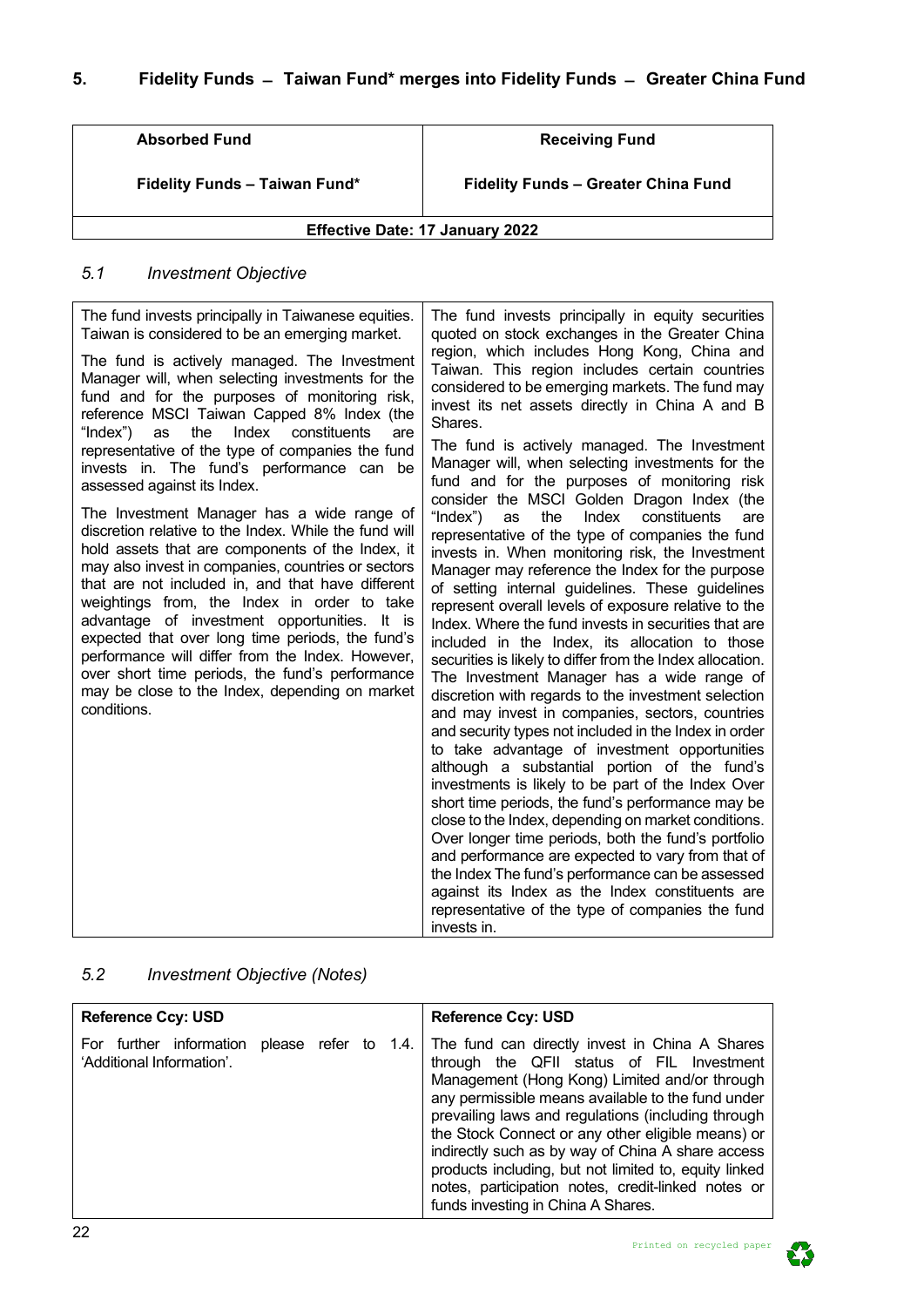| <b>Absorbed Fund</b>                 | <b>Receiving Fund</b>                                                                                                                                                                                                                          |  |  |  |  |  |  |
|--------------------------------------|------------------------------------------------------------------------------------------------------------------------------------------------------------------------------------------------------------------------------------------------|--|--|--|--|--|--|
| <b>Fidelity Funds - Taiwan Fund*</b> | <b>Fidelity Funds - Greater China Fund</b>                                                                                                                                                                                                     |  |  |  |  |  |  |
|                                      | <b>Effective Date: 17 January 2022</b>                                                                                                                                                                                                         |  |  |  |  |  |  |
|                                      | The fund will invest up to 60% of its net assets<br>directly and/or indirectly in onshore China A and<br>B Shares on an aggregated basis.                                                                                                      |  |  |  |  |  |  |
|                                      | The fund invests in the Greater China region,<br>which includes Hong Kong, China and Taiwan and<br>may invest in different countries in this region. It is<br>unconstrained in the amount that it may invest in<br>any country in this region. |  |  |  |  |  |  |

# <span id="page-22-0"></span>*5.3 Global Exposure*

<span id="page-22-1"></span>corresponding class of shares of the Receiving Fund.

| Global exposure methodology                                                                          |  |  |  |  |  |
|------------------------------------------------------------------------------------------------------|--|--|--|--|--|
| Commitment<br>Commitment                                                                             |  |  |  |  |  |
| Synthetic risk and reward indicator ("SRRI")<br>5.4                                                  |  |  |  |  |  |
| The SRRI related to each class of shares of the Absorbed Fund is the same as the SRRI related to the |  |  |  |  |  |

## <span id="page-22-2"></span>*5.5 Risk Factors*

|                                         |         |          | <b>Specific Risks</b>               | <b>Asset Class</b> |                               |                       |                                          |                          |                                           |                                | <b>Investment Focus/</b><br><b>Style-Related Risks</b>                                                                        |                            |               |                  | <b>Specific</b>                |                         | <b>Related Risks</b>                                                                                      | <b>Instrument</b>                                           |                                                        |         |                        | Derivatives/<br><b>Counterparty Risk</b> |                 |                                |                                                 |
|-----------------------------------------|---------|----------|-------------------------------------|--------------------|-------------------------------|-----------------------|------------------------------------------|--------------------------|-------------------------------------------|--------------------------------|-------------------------------------------------------------------------------------------------------------------------------|----------------------------|---------------|------------------|--------------------------------|-------------------------|-----------------------------------------------------------------------------------------------------------|-------------------------------------------------------------|--------------------------------------------------------|---------|------------------------|------------------------------------------|-----------------|--------------------------------|-------------------------------------------------|
|                                         |         |          |                                     |                    |                               |                       |                                          |                          |                                           |                                | Debt<br>rated                                                                                                                 |                            |               |                  | <b>China</b><br><b>Related</b> |                         | <b>Fixed</b><br><b>Related</b>                                                                            | Income                                                      | Linked                                                 |         |                        |                                          |                 |                                |                                                 |
| <b>Fund</b>                             | General | Equities | and other Debt Instruments<br>Bonds | Commodities        | Related<br><b>Real Estate</b> | <b>Asset</b><br>Multi | oncentration<br>ပ<br><b>Stock/Issuer</b> | Concentration<br>Country | entration / Thematic Focus<br>Sector Conc | Investments in Small Companies | ∍<br>Yielding<br>$\frac{e}{\sigma}$<br>Ğ<br>High<br>ent<br><b>Investm</b><br>and<br>Instruments<br>Securities<br><b>Below</b> | <b>Markets</b><br>Emerging | <b>Russia</b> | Risk<br>Eurozone | General                        | <b>Bonds</b><br>Dim Sum | ఱ<br>CoCos<br><u>ە</u><br>vith<br>Hybrids<br>absorption features<br>instruments<br>Convertibles,<br>other | Securitised<br>and/or<br>Debt Instruments<br>Collateralised | Notes/Credit<br>Linked<br>Equity<br>Notes <sup>-</sup> | General | <b>Short Positions</b> | <b>Leverage</b><br>High                  | Active Currency | ents<br>Derivative<br>Specific | Factors<br>Risk<br><b>Additional Prospectus</b> |
| Funds<br>Fidelity<br>Taiwan Fund*       | X       | X        |                                     |                    |                               |                       | X                                        | X                        |                                           |                                |                                                                                                                               | X                          |               |                  |                                |                         |                                                                                                           |                                                             |                                                        | X       | X                      |                                          | X               | X                              | 5a,7                                            |
| Funds<br>Fidelity<br>Greater China Fund | X       | X        |                                     |                    |                               |                       | X                                        | X                        |                                           |                                |                                                                                                                               | X                          |               |                  | X                              |                         |                                                                                                           |                                                             |                                                        | X       | X                      |                                          | X               | X                              | 5a,7                                            |

For further information on the Additional Prospectus Risk Factors, please refer to the Prospectus.

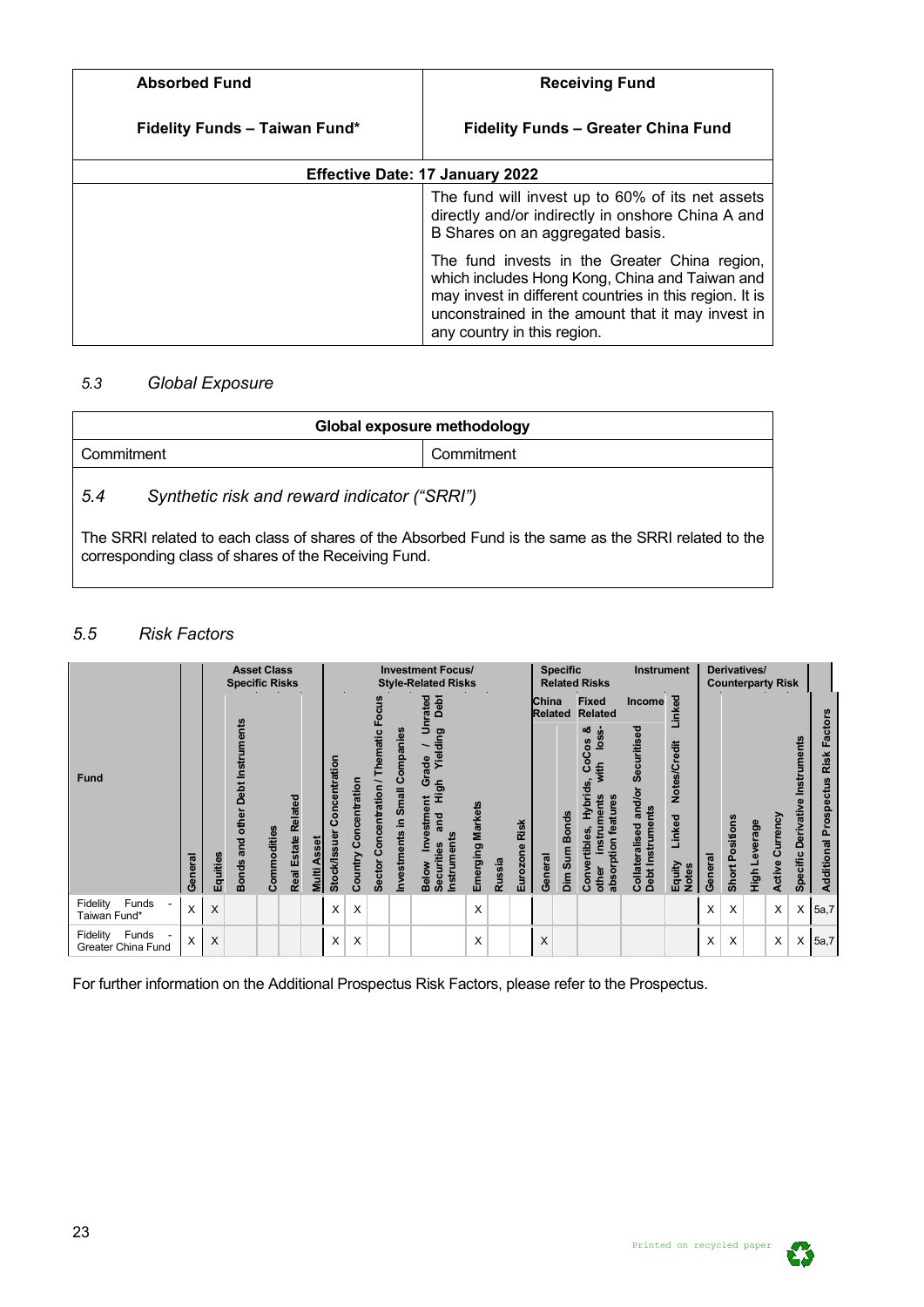# <span id="page-23-0"></span>*5.6 EU securities financing transactions regulations*

|                                     |                                             | <b>CFDs</b>                    |                               | <b>TRS</b>                                        |                                | <b>Securities</b><br>Lending    | and reverse                    | Repurchase<br>repurchase<br>agreements |
|-------------------------------------|---------------------------------------------|--------------------------------|-------------------------------|---------------------------------------------------|--------------------------------|---------------------------------|--------------------------------|----------------------------------------|
| <b>Fund Name</b>                    | level<br>of TNA)<br>Maximum  <br>(in % of T | Expected leve<br>(in % of TNA) | Maximum leve<br>(in % of TNA) | Expected leve<br>of TNA)<br>$\lim_{k \to \infty}$ | Maximum level<br>(in % of TNA) | Expected level<br>(in % of TNA) | Maximum level<br>(in % of TNA) | Expected level<br>(in % of TNA)        |
| Fidelity Funds - Taiwan Fund*       | 10                                          | 0                              | 0                             | 0                                                 | 30                             | 15                              | 30                             | 0                                      |
| Fidelity Funds - Greater China Fund | 50                                          | 10                             | 0                             | 0                                                 | 30                             | 15                              | 30                             | 0                                      |

# <span id="page-23-1"></span>*5.7 Profile of typical investor*

| <b>Merging Funds</b> |  |
|----------------------|--|

The profile of typical investor in the classes of shares of the Merging Funds is investors who wish to participate in equity markets while being prepared to accept the risks described for each Equity Fund of the Company under "Risk Factors", Part I (1.2) of the Prospectus. Investment in an Equity Fund can be regarded as a medium or long-term investment.

## <span id="page-23-2"></span>*5.8 Absorbed and corresponding Receiving classes of shares - features and characteristics*

As indicated in the "*Absorbed and Receiving Classes of Shares Table*" included at the beginning of the letter, classes of shares A-USD<sup>\*\*</sup> and Y-ACC-USD<sup>\*\*</sup> of the Absorbed Fund will each merge into the corresponding class of shares of the Receiving Fund.

Each of the absorbed and receiving classes of shares has identical features in terms of distribution policy, minimum investment criteria, if any, and fee structure – except for the ongoing charges which are as follows:

|                                     | <b>Ongoing charges</b><br><b>A-USD</b> | <b>Ongoing charges</b><br><b>Y-ACC-USD</b> |
|-------------------------------------|----------------------------------------|--------------------------------------------|
| Fidelity Funds - Taiwan Fund*       | 1.92                                   | 1.07                                       |
| Fidelity Funds - Greater China Fund | 1.93                                   | 1.08                                       |

\* This fund is not authorised for distribution to the public in Belgium.

\*\* These class of shares are not authorised for distribution to the public in Belgium.

.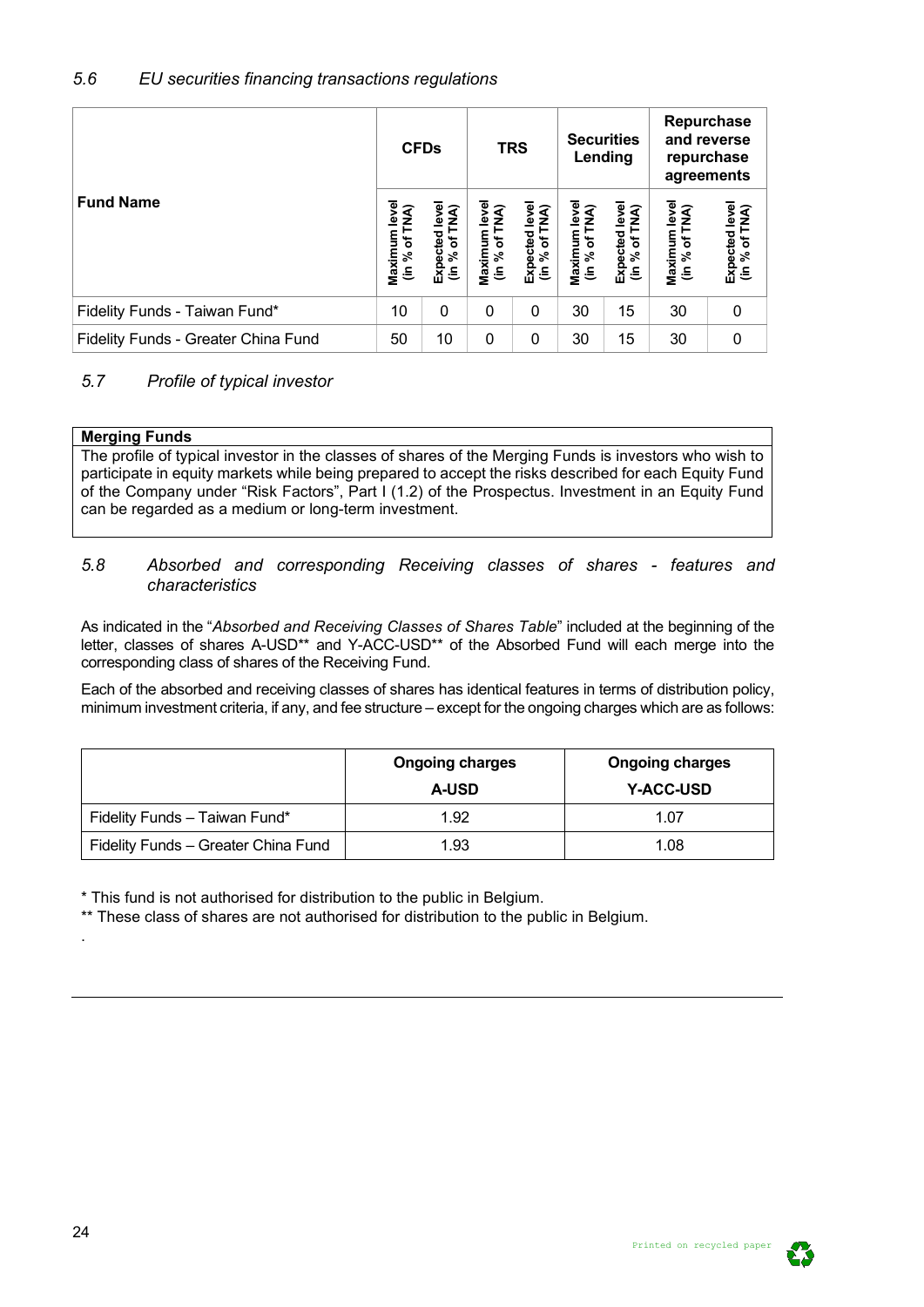# <span id="page-24-0"></span>**6. Fidelity Funds ̶ United Kingdom Fund\* merges into Fidelity Funds ̶ UK Special Situations Fund**

| <b>Absorbed Fund</b>                     | <b>Receiving Fund</b>                              |  |  |  |  |
|------------------------------------------|----------------------------------------------------|--|--|--|--|
| Fidelity Funds - United Kingdom<br>Fund* | <b>Fidelity Funds - UK Special Situations Fund</b> |  |  |  |  |
| <b>Effective Date: 14 February 2022</b>  |                                                    |  |  |  |  |

# <span id="page-24-1"></span>*6.1 Investment Objective*

| The fund invests principally in United Kingdom<br>equity securities.                                                      | The fund aims to achieve long term capital growth<br>from a portfolio primarily made up of the equity<br>securities of companies that are listed, incorporated                                                                                                                                                                                                                                                                                                                                                                                                                                                                                                                                                                   |
|---------------------------------------------------------------------------------------------------------------------------|----------------------------------------------------------------------------------------------------------------------------------------------------------------------------------------------------------------------------------------------------------------------------------------------------------------------------------------------------------------------------------------------------------------------------------------------------------------------------------------------------------------------------------------------------------------------------------------------------------------------------------------------------------------------------------------------------------------------------------|
| The fund is actively managed and references the<br>FTSE All Share Index (the 'Index') for performance<br>comparison only. | or have their domicile in, or exercise a majority of<br>their activity in the UK. The Investment Manager will<br>focus on companies it believes to be undervalued<br>and whose recovery potential (i.e. potential<br>recovery of share prices reflecting improving<br>business fundamentals) is not recognised by the<br>market (i.e. special situations). The fund will have a<br>mixture of investments in larger, medium and<br>smaller sized companies. The Investment Manager<br>is not restricted in its choice of companies either by<br>size or industry, and will choose stocks largely<br>determined by the availability of attractive<br>investment opportunities.<br>The fund is actively managed and references the |
|                                                                                                                           | FTSE All Share Index (the 'Index')<br>for<br>performance comparison only.                                                                                                                                                                                                                                                                                                                                                                                                                                                                                                                                                                                                                                                        |

# <span id="page-24-2"></span>*6.2 Investment Objective (Notes)*

| <b>Reference Ccy: GBP</b>                                                                                                               | <b>Reference Ccy: GBP</b> |
|-----------------------------------------------------------------------------------------------------------------------------------------|---------------------------|
| This fund is eligible for the French PEA (Plan<br>d'Epargne en Actions) tax wrapper.                                                    |                           |
| With effect from 1 October 2021, this fund will no<br>longer be eligible for the French PEA (Plan<br>d'Epargne en Actions) tax wrapper. |                           |

## <span id="page-24-3"></span>*6.3 Global Exposure*

<span id="page-24-4"></span>

| Global exposure methodology                                                                                                                                  |  |  |  |  |  |  |  |  |  |  |
|--------------------------------------------------------------------------------------------------------------------------------------------------------------|--|--|--|--|--|--|--|--|--|--|
| Commitment<br>Commitment                                                                                                                                     |  |  |  |  |  |  |  |  |  |  |
| Synthetic risk and reward indicator ("SRRI")<br>6.4                                                                                                          |  |  |  |  |  |  |  |  |  |  |
| The SRRI related to each class of shares of the Absorbed Fund is the same as the SRRI related to the<br>corresponding class of shares of the Receiving Fund. |  |  |  |  |  |  |  |  |  |  |

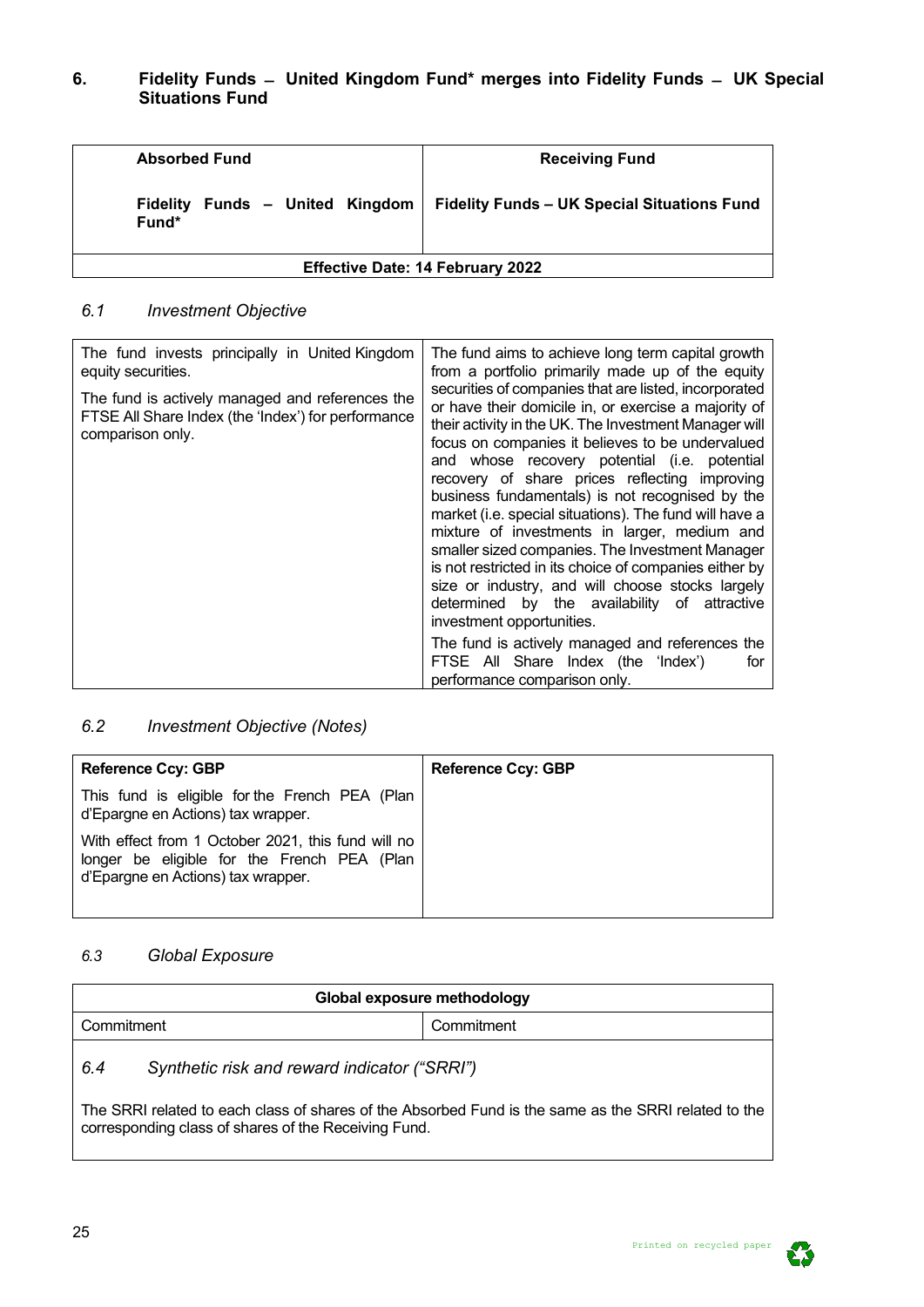<span id="page-25-0"></span>

|                                                      |         |          | <b>Specific Risks</b>            | <b>Asset Class</b> |                     |                        |                               |                       |                                          |                                | <b>Investment Focus/</b><br><b>Style-Related Risks</b>                                                             |                  |        |                  |                                    | <b>Specific</b> | <b>Related Risks</b>                                                                                                                      | <b>Instrument</b>                                                  |                                                            | Derivatives/<br><b>Counterparty Risk</b> |                        |               |                 |                                    |                                    |
|------------------------------------------------------|---------|----------|----------------------------------|--------------------|---------------------|------------------------|-------------------------------|-----------------------|------------------------------------------|--------------------------------|--------------------------------------------------------------------------------------------------------------------|------------------|--------|------------------|------------------------------------|-----------------|-------------------------------------------------------------------------------------------------------------------------------------------|--------------------------------------------------------------------|------------------------------------------------------------|------------------------------------------|------------------------|---------------|-----------------|------------------------------------|------------------------------------|
| Fund                                                 | General | Equities | Bonds and other Debt Instruments | Commodities        | Real Estate Related | <b>Asset</b><br>Multi. | Concentration<br>Stock/Issuer | Country Concentration | Focus<br>Sector Concentration / Thematic | Investments in Small Companies | Debt<br>nrated<br>∍<br>Yielding<br>Grade<br>figh<br>Investment<br>and<br>Instruments<br><b>Securities</b><br>Below | Emerging Markets | Russia | Risk<br>Eurozone | China<br><b>Related</b><br>General | Dim Sum Bonds   | <b>Fixed</b><br><b>Related</b><br>ಯ<br>loss-<br>CoCos<br>with<br>Hybrids,<br>absorption features<br>instruments<br>Convertibles,<br>other | Income<br>Securitised<br>Collateralised and/or<br>Debt Instruments | Linked<br>Notes/Credit<br>Linked<br>Equity<br><b>Notes</b> | General                                  | <b>Short Positions</b> | High Leverage | Active Currency | Instruments<br>Specific Derivative | Additional Prospectus Risk Factors |
| Funds<br>Fidelity<br>Kingdom<br>United<br>Fund*      | X       | X        |                                  |                    |                     |                        | X                             | X                     |                                          |                                |                                                                                                                    |                  |        |                  |                                    |                 |                                                                                                                                           |                                                                    |                                                            | X                                        | X                      |               | X               | X                                  | 5a,7,<br>10a                       |
| Fidelity Funds - UK<br>Situations<br>Special<br>Fund | X       | X        |                                  |                    |                     |                        |                               | X                     |                                          | X                              |                                                                                                                    |                  |        |                  |                                    |                 |                                                                                                                                           |                                                                    |                                                            | X                                        | X                      |               | X               | X                                  | 5a,7,<br>10a                       |

For further information on the Additional Prospectus Risk Factors, please refer to the Prospectus.

## <span id="page-25-1"></span>*6.6 EU securities financing transactions regulations*

|                                             |                               | <b>CFDs</b>                    |                                | <b>TRS</b>                      |                                | <b>Securities</b><br>Lending    | Repurchase<br>and reverse<br>repurchase<br>agreements |                                 |  |
|---------------------------------------------|-------------------------------|--------------------------------|--------------------------------|---------------------------------|--------------------------------|---------------------------------|-------------------------------------------------------|---------------------------------|--|
| <b>Fund Name</b>                            | Maximum leve<br>(in % of TNA) | Expected leve<br>(in % of TNA) | Maximum level<br>(in % of TNA) | Expected level<br>(in % of TNA) | Maximum leve<br>% of TNA)<br>ξ | Expected level<br>(in % of TNA) | Maximum level<br>(in % of TNA)                        | Expected level<br>(in % of TNA) |  |
| Fidelity Funds - United Kingdom Fund*       | 10                            | 0                              | $\Omega$                       | $\Omega$                        | 30                             | 15                              | 30                                                    | 0                               |  |
| Fidelity Funds - UK Special Situations Fund | 100                           | 40                             | $\Omega$                       | $\Omega$                        | 30                             | 15                              | 30                                                    | $\Omega$                        |  |

# <span id="page-25-2"></span>*6.7 Profile of typical investor*

## **Merging Funds**

The profile of typical investor in the classes of shares of the Merging Funds is investors who wish to participate in equity markets while being prepared to accept the risks described for each Equity Fund of the Company under "Risk Factors", Part I (1.2) of the Prospectus. Investment in an Equity Fund can be regarded as a medium or long-term investment.

#### <span id="page-25-3"></span>*6.8 Absorbed and corresponding Receiving classes of shares - features and characteristics*

As indicated in the "*Absorbed and Receiving Classes of Shares Table*" included at the beginning of the letter, classes of shares A-ACC-EUR\*\*, A-GBP\*\* and Y-ACC-GBP\*\* of the Absorbed Fund will each merge into the corresponding class of shares of the Receiving Fund.

Each of the absorbed and receiving classes of shares has identical features in terms of distribution policy, minimum investment criteria, if any, except for the ongoing charges, which are as follows: .